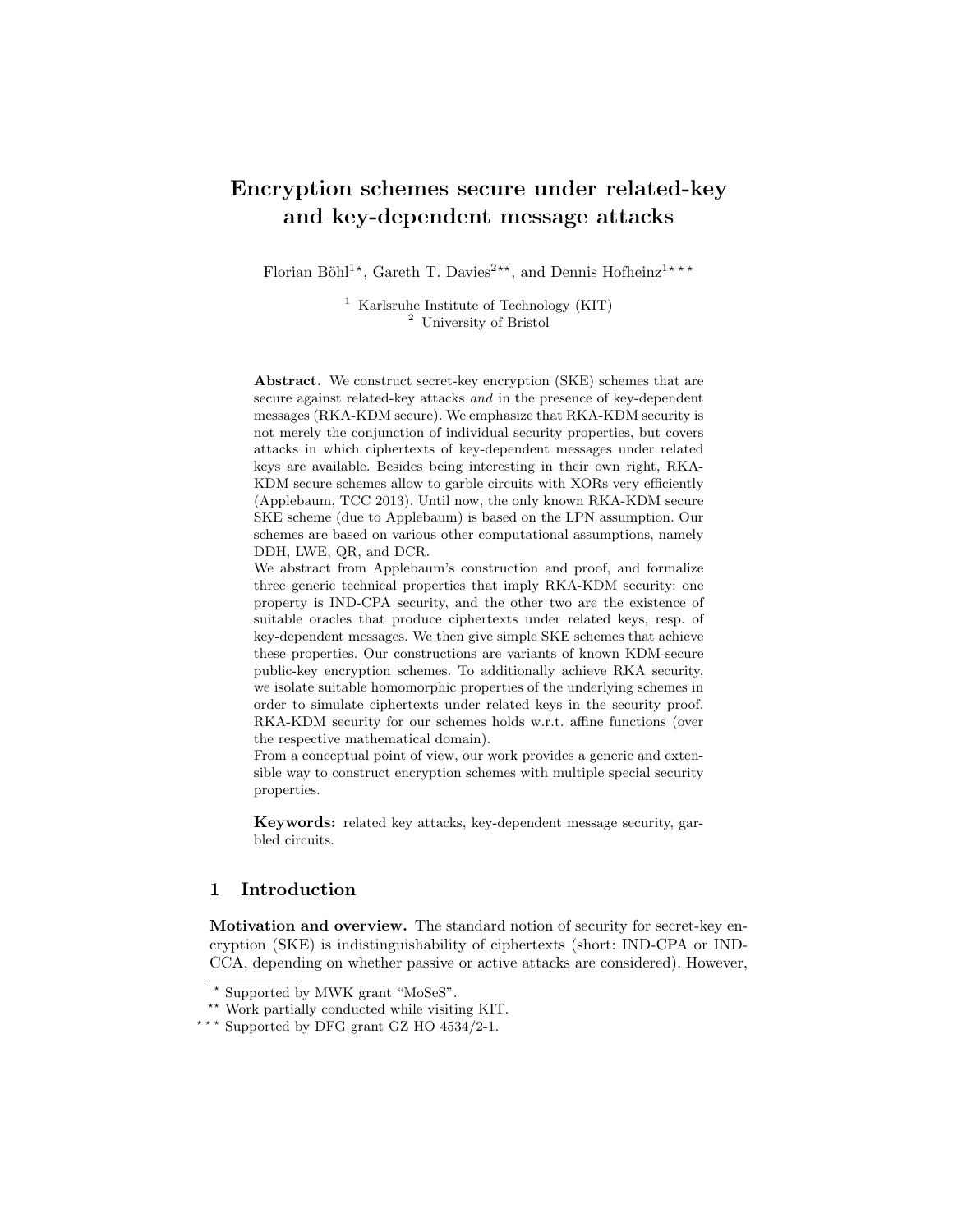in certain applications, ciphertext indistinguishability is not sufficient. For instance, in harddisk encryption, encryptions of the secret key itself naturally occur (see [\[25\]](#page-17-0)). Security in the presence of such key-dependent messages (KDM security [\[23\]](#page-17-1)) is not implied by IND-CPA or IND-CCA security [\[23,](#page-17-1) [1\]](#page-15-0). There are numerous other specialized notions of encryption scheme security, such as security under related-key attacks (RKAs [\[7\]](#page-16-0)), leakage-resilience [\[35,](#page-17-2) [29\]](#page-17-3), security under bad randomness [\[10\]](#page-16-1), security under selective openings [\[11\]](#page-16-2), and others.

In this paper, we consider two such specialized notions of security for SKE schemes in a combined fashion. In particular, we will derive SKE schemes that are secure in the presence of key-dependent messages encrypted under related keys. This notion, dubbed RKA-KDM security and already considered by Applebaum [\[3\]](#page-16-3) (as RK-KDM security), combines the notions of KDM and RKA security, but is more than just their conjunction. RKA-KDM secure SKE schemes are of course suitable for all applications in which RKA or KDM security is required. In fact, there are even applications that explicitly require the combined RKA-KDM notion: Applebaum [\[3\]](#page-16-3) uses RKA-KDM secure SKE schemes in a garbled circuit construction in which XOR gates can be garbled for free (in the sense that XOR gates require no explicit encryption whatsoever). Besides, "aggregating" security properties as in RKA-KDM security may eventually lead to more "ideal" and universally useful security notions and encryption schemes.

RKA and KDM security. To give more details, we first recall the definitions of IND-CPA, RKA, and KDM security. In a nutshell, an SKE scheme has indistinguishable ciphertexts (or, is IND-CPA secure  $[30]^3$  $[30]^3$  $[30]^3$ ), if no efficient adversary A can tell apart whether it is interacting with an oracle Real, or with an oracle Fake. Here, upon input M, oracle Real returns an encryption  $E_k(M)$  of M, while Fake returns an encryption  $E_k(0^{|M|})$  of a zero-string of the same length. (In other words,  $A$  is asked to tell authentic encryptions from encryptions of meaningless messages of the same length.)

For security under key-dependent messages (KDM security [\[23\]](#page-17-1)), we require the same, except that messages are now functions in the secret key. That is, upon input a function  $\psi$ , Real returns  $\mathsf{E}_k(\psi(k))$ , and Fake returns  $\mathsf{E}_k(0^{|\psi(k)|}).$ Depending on the class of allowed functions  $\Psi$ , there are many constructions of KDM-secure encryption schemes from various computational assumptions, e.g. [\[23,](#page-17-1) [31,](#page-17-5) [33,](#page-17-6) [25,](#page-17-0) [5,](#page-16-4) [28,](#page-17-7) [6,](#page-16-5) [26,](#page-17-8) [27,](#page-17-9) [34,](#page-17-10) [8,](#page-16-6) [12,](#page-16-7) [4,](#page-16-8) [32\]](#page-17-11). However, most of these works follow the design principle of Boneh et al. [\[25\]](#page-17-0) (henceforth BHHO). Namely, it should be publicly possible (or at least given some "harmless" extra information) to construct key-dependent encryptions from regular ones. Intuitively, if this is the case, then clearly the presence of key-dependent encryptions is no more harmful than the presence of "regular", key-independent encryptions.

For security under related-key attacks (RKA security [\[9\]](#page-16-9)), we again require the same as for IND-CPA security, except that an adversary  $A$  now specifies a function  $\varphi$  on secret keys alongside each message M to be encrypted. Real

<span id="page-1-0"></span><sup>&</sup>lt;sup>3</sup> In the following, for ease of exposition, we describe a modified but equivalent version of IND-CPA security.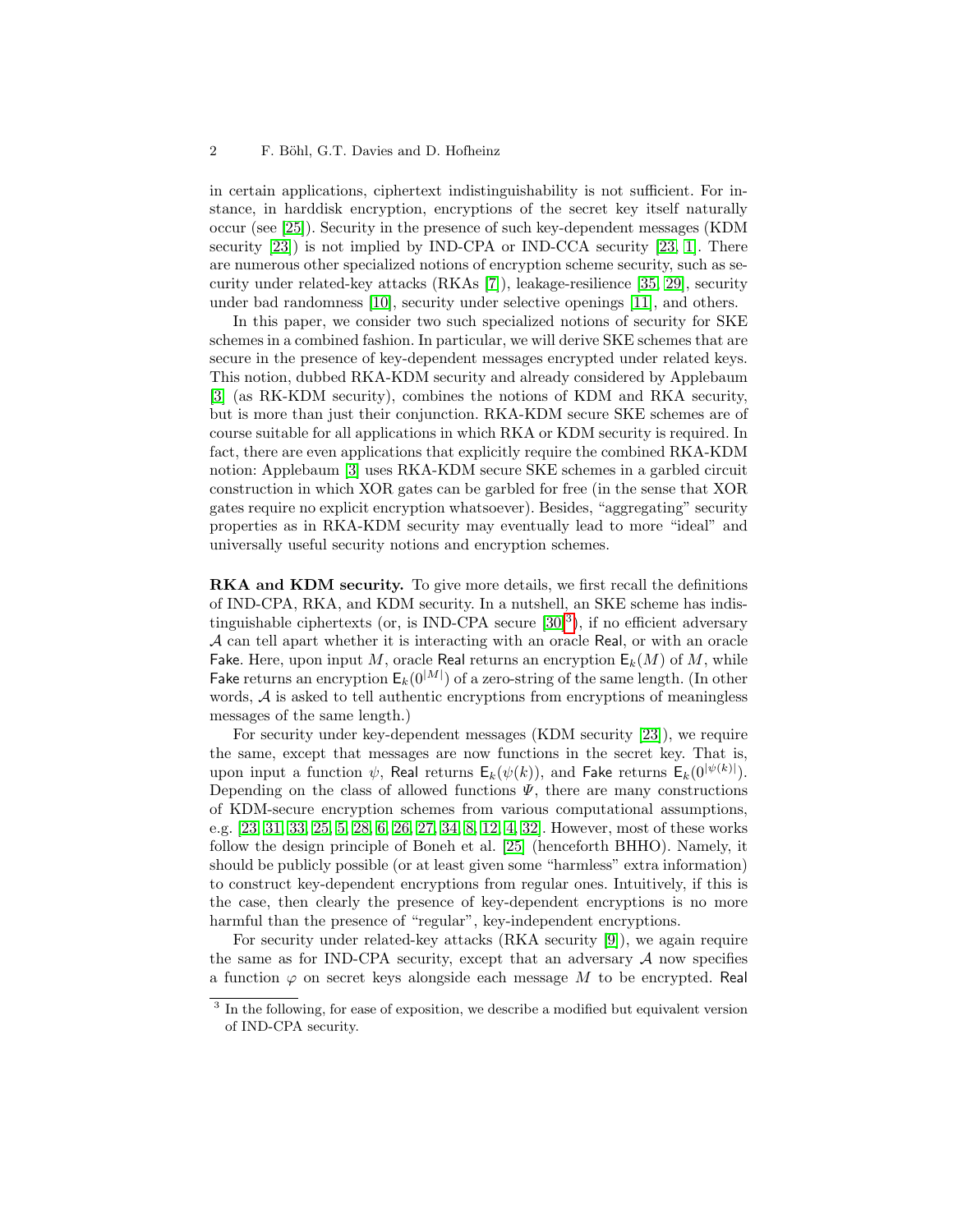then returns an encryption  $\mathsf{E}_{\varphi(k)}(M)$  of M under the related key  $\varphi(k)$ , and Fake returns  $\mathsf{E}_{\varphi(k)}(0^{|M|})$ . RKA security draws its motivation primarily from the wide range of *attacks* that are known in this setting, e.g. [\[16,](#page-16-10) [17,](#page-16-11) [18,](#page-16-12) [19,](#page-16-13) [21,](#page-17-12) [20,](#page-17-13) [22\]](#page-17-14). There are also a number of constructions of RKA secure schemes, e.g. [\[7,](#page-16-0) [13,](#page-16-14) [36,](#page-17-15) [3\]](#page-16-3). As with KDM security, the main idea is to generate encryptions under related keys from "regular" encryptions.

RKA-KDM security. It is of course easy to combine RKA and KDM security into a combined notion, which we call RKA-KDM security here. Concretely, RKA-KDM security is defined like IND-CPA security above, only that an adversary supplies functions  $\varphi$  and  $\psi$  along with the message M to be encrypted. Then, Real returns  $\mathsf{E}_{\varphi(k)}(\psi(k))$ , and Fake returns  $\mathsf{E}_{\varphi(k)}(0^{|\psi(k)|})$ . This notion has already been defined by Applebaum [\[3\]](#page-16-3) (dubbed RK-KDM security there), who used RKA-KDM secure schemes to garble circuits with XOR gates in a very elegant and efficient way. As a proof of concept, [Applebaum](#page-16-3) also constructed an RKA-KDM secure encryption scheme, starting from the KDM-secure scheme of Applebaum et al. [\[5\]](#page-16-4) based on the LPN assumption. (Along the way, he also shows that RKA-KDM security is strictly stronger than the conjunction of RKA and KDM security.) Currently, no further RKA-KDM secure schemes are known.

Our contribution. In this work, we provide a generic framework to construct RKA-KDM secure encryption schemes, and we instantiate this framework under several computational assumptions. In particular, we provide RKA-KDM secure schemes from the decisional Diffie-Hellman (DDH), learning with errors (LWE), quadratic residuosity and decisional Diffie-Hellman  $(QR+DDH)$ <sup>[4](#page-2-0)</sup>, and decisional composite residuosity (DCR) assumptions. Our constructions support affine KDM and RKA functions in the "natural domain" of the respective secret keys. Furthermore, with the exception of the DCR-based scheme, all of our schemes can be directly used in the application of Applebaum [\[3\]](#page-16-3). Additionally, they fit the construction of Bellare et al. [\[14\]](#page-16-15), and thus can be extended from projection-KDM security to bounded-KDM security while maintaining the same level of RKA security.

Our approach. Based on an informal remark of Applebaum [\[3\]](#page-16-3), Remark 3.6 in full version, we first reduce RKA-KDM security to three technical properties of the scheme in question:

- <span id="page-2-3"></span>(a) IND-CPA security in the usual sense,
- <span id="page-2-1"></span>(b) the existence of an oracle (that itself has access to an  $E_k(\cdot)$  oracle) that generates ciphertexts  $\mathsf{E}_{\varphi(k)}(M)$  under related keys, and
- <span id="page-2-2"></span>(c) the existence of an oracle (with access to  $E_k(\cdot)$ ) that generates ciphertexts  $\mathsf{E}_k(\psi(k))$  of key-dependent messages.

Intuitively, property [\(b\)](#page-2-1) allows to reduce any RKA-KDM attack to a KDM attack, which in turn can be reduced (using  $(c)$ ) to an IND-CPA attack. We

<span id="page-2-0"></span><sup>4</sup> Similar to Hofheinz [\[32\]](#page-17-11), we have to use the DDH assumption in the group of quadratic residues modulo N.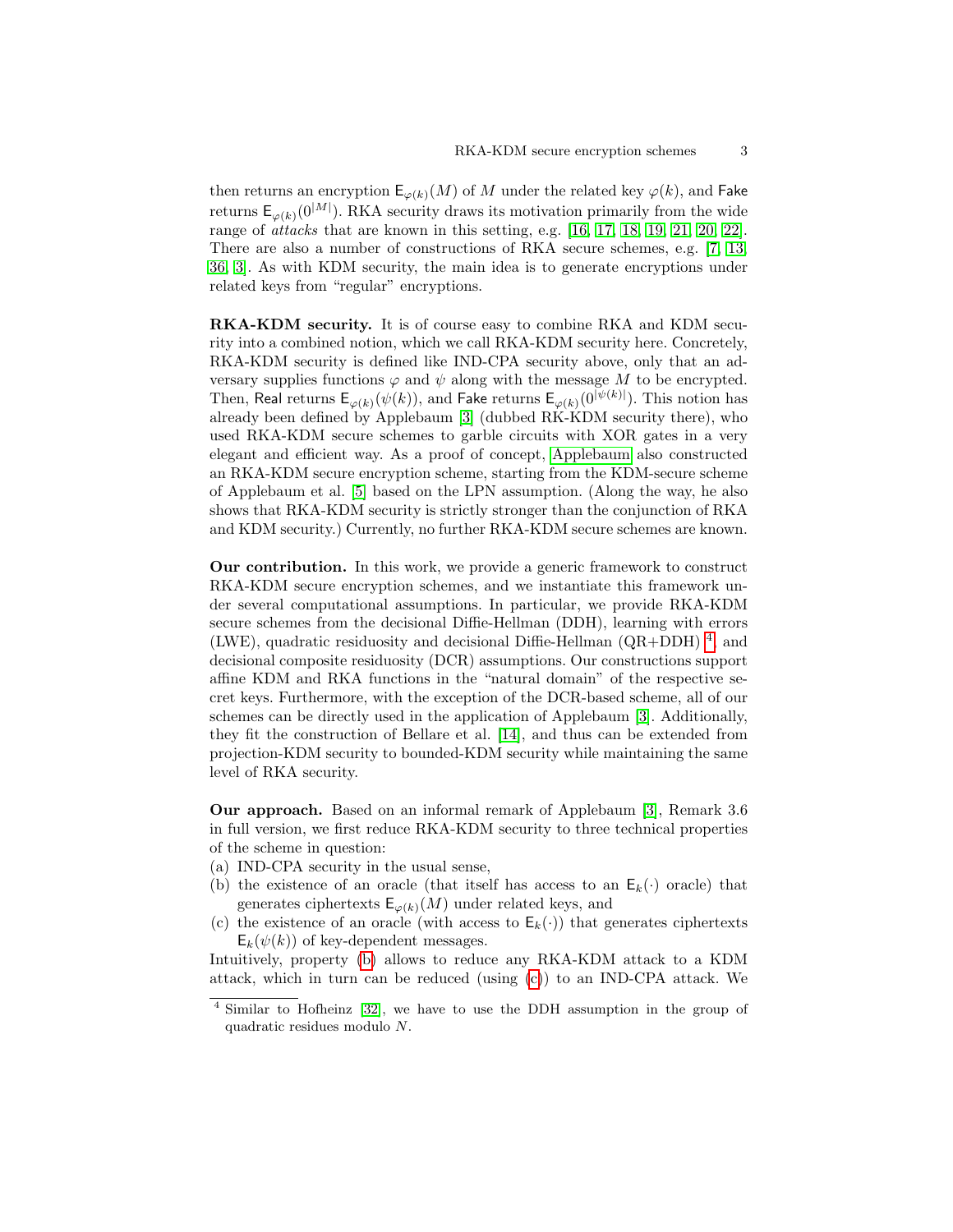note that it seems possible to add further oracles (e.g., for encryption queries with leakage) to achieve even stronger combined security notions from individual and isolated technical properties.

We then proceed to construct several RKA-KDM secure encryption schemes. Our constructions are slight variations of the known KDM-secure schemes from [\[25,](#page-17-0) [5,](#page-16-4) [6,](#page-16-5) [26,](#page-17-8) [34\]](#page-17-10). For these schemes, properties [\(a\)](#page-2-3) and [\(c\)](#page-2-2) already follow (with slight modifications) from the KDM security proofs of the underlying schemes. Showing property [\(b\)](#page-2-1) then boils down to showing suitable homomorphic properties of the encryption, resp. decryption algorithm.

Example: our DDH-based scheme. To give a taste of the proof, we outline our DDH-based scheme (which is based upon the DDH-based public-key encryption scheme from [\[25\]](#page-17-0)). In this scheme, a ciphertext is of the form

$$
C=(g_1^{r_1},\ldots,g_\lambda^{r_\lambda},g^M\cdot g_0),
$$

where  $\lambda$  is the security parameter, g and the  $g_i$  are uniformly random generators of the underlying cyclic group, the  $r_i$  are uniformly random exponents, and  $g_0 = \prod_{i \in [\lambda]} (g_i^{r_i})^{-k_i}$  for the secret key  $k = (k_1, \ldots, k_\lambda) \in \{0, 1\}^\lambda$ . (In the original public-key encryption scheme from [\[25\]](#page-17-0), all  $\boldsymbol{r}_i$  are identical.)

We show property [\(b\)](#page-2-1) for functions of the form  $\varphi_{\Delta} : \{0,1\}^{\lambda} \to \{0,1\}^{\lambda}$  with  $\varphi_{\Delta}(k) = k \oplus \Delta$  for some  $\Delta \in \{0,1\}^{\lambda}$ . (This will be sufficient for the application in [\[3\]](#page-16-3).) To show [\(b\)](#page-2-1), we only need to show that any given ciphertext  $C = \mathsf{E}_k(M)$ as above can be transformed into a ciphertext  $C' = \mathsf{E}_{\varphi_{\Delta}(k)}(M)$ . For simplicity, assume that  $\Delta = (1, 0, \ldots, 0)$ . In this case, it is easy to see that

$$
C' = (1/g_1^{r_1}, g_2^{r_2}, \dots, g_{\lambda}^{r_{\lambda}}, (g^M \cdot g_0) \cdot g_1^{r_1})
$$

is a perfectly distributed encryption of M under key  $k' = k \oplus \Delta$  (with randomness  $r'_1 = -r_1$  and  $r'_i = r_i$  for  $i > 1$ ). This shows property [\(b\)](#page-2-1) – the other properties follow as in  $[25]$ .<sup>[5](#page-3-0)</sup>

Our other constructions proceed similarly, starting from the schemes of Applebaum et al. [\[5\]](#page-16-4), Brakerski and Goldwasser [\[26\]](#page-17-8), and Malkin et al. [\[34\]](#page-17-10). The latter is only contained in our full version [\[24\]](#page-17-16).

# 2 Preliminaries

**Notation.** For  $n \in \mathbb{N}$ , let  $[n] := \{1, ..., n\}$ . Throughout the paper,  $\lambda \in \mathbb{N}$ denotes the security parameter. For a finite set S, we denote by  $s \leftarrow S$  the process of sampling s uniformly from  $S$ . For a distribution  $X$ , we denote by  $x \leftarrow X$  the process of sampling x from X. For a probabilistic algorithm A,

<span id="page-3-0"></span> $5$  We note that our technical change to the scheme from [\[25\]](#page-17-0) – namely, using *different*  $r_i$  – can be proven to be not crucial to its security (see [Lemma 7\)](#page-8-0). Instead, choosing different  $r_i$  simplifies expressing the scheme in our framework, and in particular separating the KDM, RKA, and IND-CPA properties.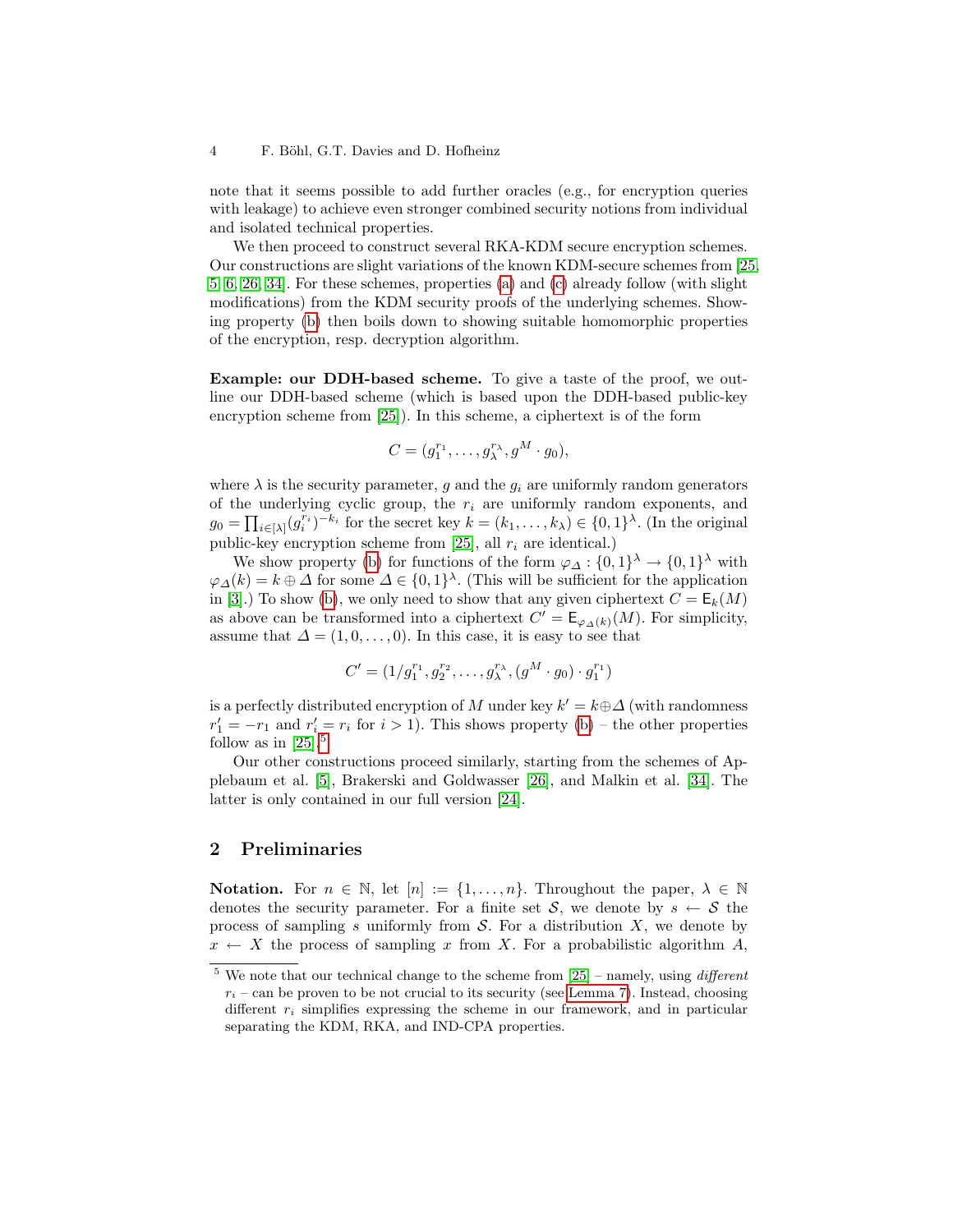we denote with  $y := A(x; r)$  the process of running A on input x and with randomness r, and assigning y the result. We let  $\mathcal{R}_A$  denote the randomness space of A; we require  $\mathcal{R}_A$  to be of the form  $\mathcal{R}_A = \{0,1\}^{\ell}$ . We write  $y \leftarrow A(x)$ for  $y \leftarrow A(x; r)$  with uniformly chosen  $r \in \mathcal{R}_A$ . If A's running time is polynomial in  $\lambda$ , then A is called probabilistic polynomial-time (PPT). For a real number x, let the floor function  $|x|$  denote the largest integer not greater than x. For a vector **v**, **v**<sub>i</sub> denotes the *i*th element of **v**.

Two sequences of random variables  $X = (X_{\lambda})_{\lambda \in \mathbb{N}}$  and  $Y = (Y_{\lambda})_{\lambda \in \mathbb{N}}$  are computationally indistinguishable (denoted  $X \stackrel{c}{\approx} Y$ ) iff for any PPT algorithm D, the probability  $\Pr[D(1^{\lambda}, X_{\lambda}) = 1] - \Pr[D(1^{\lambda}, Y_{\lambda})]$  is negligible in  $\lambda$ .  $X =$  $(X_{\lambda})_{\lambda \in \mathbb{N}}$  and  $Y = (Y_{\lambda})_{\lambda \in \mathbb{N}}$  are *statistically indistinguishable* (denoted  $X \stackrel{s}{\approx} Y$ ) iff the same holds for any algorithm  $D$  with unbounded runtime.

SKE schemes. A secret-key encryption (SKE) scheme consists of four PPT algorithms (Pg, Kg, E, D). Parameter generation  $Pg(1^{\lambda})$  outputs public parameters  $\pi$  for the scheme. Key generation  $\mathsf{Kg}(\pi)$  outputs a (secret) key k. Encryption  $E_k(M)$  takes a key k and a message M, and outputs a ciphertext C. Decryption  $\text{Dec}_k(C)$  takes a key k and a ciphertext C, and outputs a message M or  $\perp$  if decryption fails. For correctness, we stipulate  $D_k(C) = M$  for all M, all  $k \leftarrow \text{Kg}(\text{Pg}(1^{\lambda})),$  and all  $C \leftarrow \text{E}_k(M)$ .

<span id="page-4-0"></span>**Definition 1** (RKA-KDM[ $\Phi, \Psi$ ] Security.). Let  $\Sigma = (Pg, Kg, E, D)$  be a symmetric encryption scheme,  $\pi \leftarrow \text{Pg}(1^{\lambda})$  be public parameters and  $b \leftarrow \{0, 1\}$  be a bit chosen by the challenger. A key  $k \leftarrow \mathsf{Kg}(\pi)$  is randomly chosen. Adversary A makes encryption queries by submitting ( $\varphi \in \Phi$ ,  $\psi \in \Psi$ ) and receives a response from one of the following oracles, depending on the bit b.

– If  $b = 1$ , oracle Real<sub>k</sub> takes as input  $(\varphi, \psi)$  and returns  $C \leftarrow \mathsf{E}_{\varphi(k)}(\psi(k)).$ 

 $-$  If  $b = 0$ , oracle Fake<sub>k</sub> takes as input  $(\varphi, \psi)$  and returns  $C \leftarrow \mathsf{E}_{\varphi(k)}(0^{|\psi(k)|}).$ 

Scheme  $\Sigma$  is RKA-KDM secure w.r.t.  $\Phi$  and  $\Psi$  if for all PPT adversaries A

$$
\left|\Pr[\mathcal{A}^{\mathsf{Real}(\varphi,\psi)}(\pi)=1]-\Pr[\mathcal{A}^{\mathsf{Fake}(\varphi,\psi)}(\pi)=1]\right|
$$

is a negligible function in  $\lambda$ .

Throughout this paper each class of KDM functions  $\Psi$  implicitly contains constant functions  $\psi_M(k) := M$  for all messages  $M \in \mathcal{M}$  where M is the message space of the encryption scheme at hand.

Further security definitions. The standard definition of RKA security follows from restricting the KDM function class  $\Psi$  to constant functions, and the definition of KDM security follows from restricting the RKA function class  $\Phi$ to the identity function. IND-CPA security follows from applying both of these restrictions at once.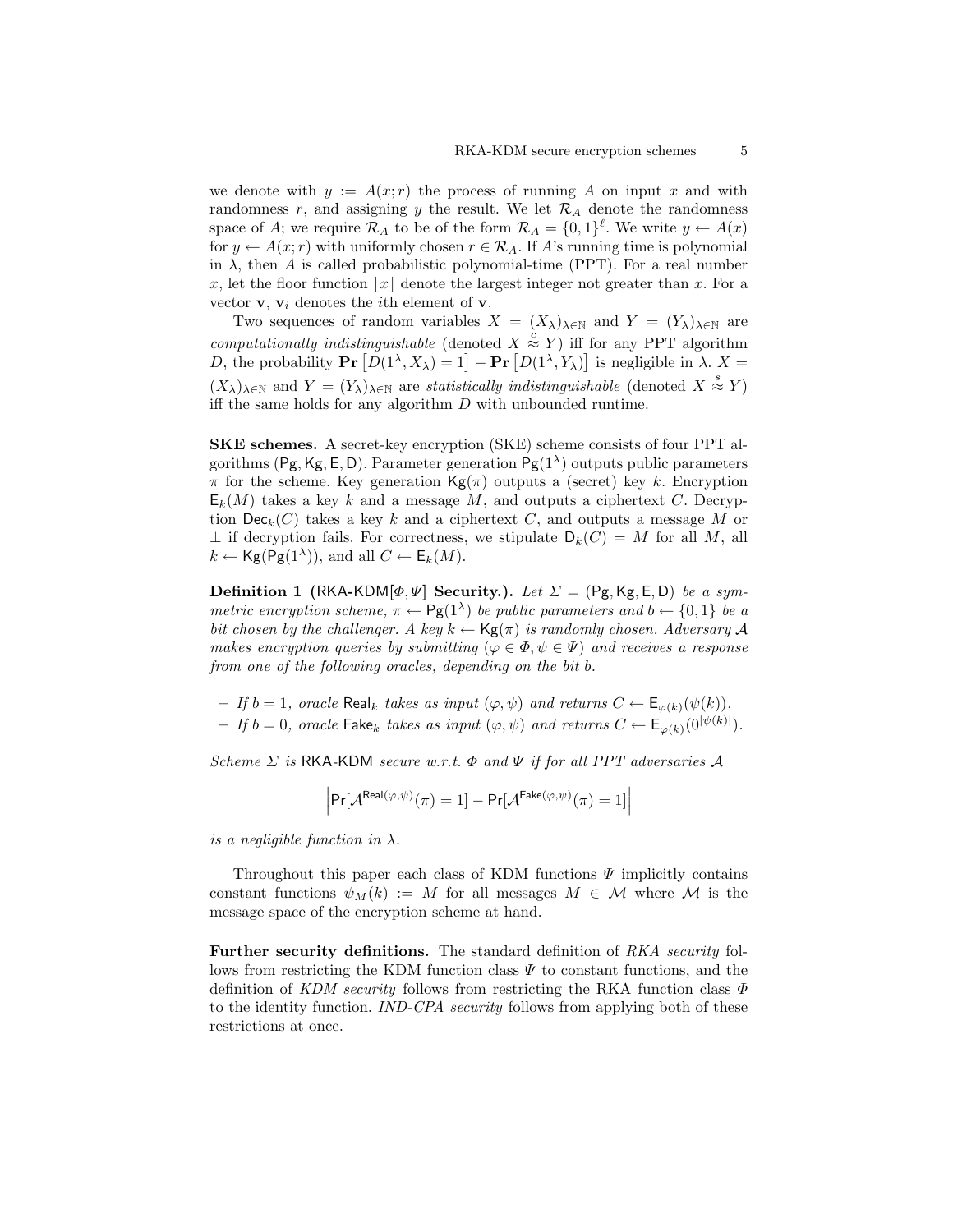#### 2.1 A generic approach

In this section we prove that an SKE scheme  $\Sigma$  is RKA-KDM $[\Phi, \Psi]$  secure if

- $\Sigma$  is IND-CPA secure,
- there is a so called RKA[ $\Phi$ ] oracle (defined below) for  $\Sigma$  that takes as input  $\mathsf{E}_k(M)$  and RKA function  $\varphi \in \Phi$ , and returns something that is indistinguishable from  $\mathsf{E}_{\varphi(k)}(M)$  without knowledge of the key k,
- there is a so called KDM[ $\Psi$ ] oracle (defined below) for  $\Sigma$  that takes as input  $\mathsf{E}_k(M)$  and KDM function  $\psi \in \Psi$ , and returns something that is indistinguishable from  $E_k(\psi(k))$  without knowledge of the key k (M is the constant part of  $\psi$  here).

<span id="page-5-2"></span>**Definition 2** (RKA $[\Phi]$  oracle). Let  $\Sigma = (Pg, Kg, E, D)$  be a secret key encryption scheme with message space M. We say that a function  $\mathcal{F}_{\mathsf{RKA}[\Phi]}(\varphi, C)$  is an RKA $[\Phi]$  oracle for  $\Sigma$  iff for all PPT adversaries A that make queries  $(\varphi, M)$  for  $\varphi \in \Phi$  and  $M \in \mathcal{M}$ 

$$
\left| \Pr \left[ \mathcal{A}^{\mathcal{F}_{\mathsf{RKA}[\Phi]}(\varphi, \mathsf{E}_k(\cdot))}(\pi, k) = 1 : \pi \leftarrow \mathsf{Pg}(1^{\lambda}), k \leftarrow \mathsf{Kg}(\pi) \right] \right. \\ \left. - \Pr \left[ \mathcal{A}^{\mathsf{E}_{\varphi(k)}(\cdot)}(\pi, k) = 1 : \pi \leftarrow \mathsf{Pg}(1^{\lambda}), k \leftarrow \mathsf{Kg}(\pi) \right] \right| \right.
$$

is a negligible function in  $\lambda$ . Here,  $\mathcal{A}^{\mathcal{F}_{\mathsf{RKA}[\Phi]}(\varphi,\mathsf{E}_k(\cdot))}$  denote the interaction of A with an oracle that, upon input M, outputs  $\mathcal{F}_{\mathsf{RKA}[\Phi]}(\varphi, \mathsf{E}_k(M)).$ 

<span id="page-5-3"></span>**Definition 3** (KDM $[\Psi]$  oracle). Let  $\Sigma = (Pg, Kg, E, D)$  be a secret key encryption scheme with message space M. We say that a function  $\mathcal{F}_{\text{KDM}[\Psi]}(\psi, C)$  is a KDM $[\Psi]$  oracle for  $\Sigma$  iff for all PPT adversaries A that make queries  $\psi$  for  $\psi \in \Psi$  (where M denotes the constant part of  $\psi$ , i.e.,  $\psi(0)$ )

$$
\left| \Pr \left[ \mathcal{A}^{\mathcal{F}_{\mathsf{KDM}[\Psi]}(\psi, \mathsf{E}_k(M))}(\pi, k) = 1 : \pi \leftarrow \Pr[\mathcal{A}^{\mathsf{E}_k(\psi(k))}(\pi, k) = 1 : \pi \leftarrow \Pr[\mathcal{A}^{\mathsf{E}_k(\psi(k))}(\pi, k) = 1 : \pi \leftarrow \Pr[\mathcal{A}^{\mathsf{E}_k(\psi(k))}(\pi, k) = 1 : \pi \leftarrow \Pr[\mathcal{A}^{\mathsf{E}_k(\psi(k))}(\pi, k) = 1 : \pi \leftarrow \Pr[\mathcal{A}^{\mathsf{E}_k(\psi(k))}(\pi, k) = 1 : \pi \leftarrow \Pr[\mathcal{A}^{\mathsf{E}_k(\psi(k))}(\pi, k) = 1 : \pi \leftarrow \Pr[\mathcal{A}^{\mathsf{E}_k(\psi(k))}(\pi, k) = 1 : \pi \leftarrow \Pr[\mathcal{A}^{\mathsf{E}_k(\psi(k))}(\pi, k) = 1 : \pi \leftarrow \Pr[\mathcal{A}^{\mathsf{E}_k(\psi(k))}(\pi, k) = 1 : \pi \leftarrow \Pr[\mathcal{A}^{\mathsf{E}_k(\psi(k))}(\pi, k) = 1 : \pi \leftarrow \Pr[\mathcal{A}^{\mathsf{E}_k(\psi(k))}(\pi, k) = 1 : \pi \leftarrow \Pr[\mathcal{A}^{\mathsf{E}_k(\psi(k))}(\pi, k) = 1 : \pi \leftarrow \Pr[\mathcal{A}^{\mathsf{E}_k(\psi(k))}(\pi, k) = 1 : \pi \leftarrow \Pr[\mathcal{A}^{\mathsf{E}_k(\psi(k))}(\pi, k)] = 1 : \pi \leftarrow \Pr[\mathcal{A}^{\mathsf{E}_k(\psi(k))}(\pi, k) = 1 : \pi \leftarrow \Pr[\mathcal{A}^{\mathsf{E}_k(\psi(k))}(\pi, k)] = 1 : \pi \leftarrow \Pr[\mathcal{A}^{\mathsf{E}_k(\psi(k))}(\pi, k)] = 1 : \pi \leftarrow \Pr[\mathcal{A}^{\mathsf{E}_k(\psi(k))}(\pi, k)] = 1 : \pi \leftarrow \Pr[\mathcal{A}^{\mathsf{E}_k(\psi(k))}(\pi, k)] = 1 : \pi \leftarrow \Pr[\mathcal{A}^{\mathsf{E}_k(\psi(k))}(\pi, k)] = 1 : \pi \leftarrow \Pr
$$

is a negligible function in  $\lambda$ .

Note that for constant functions  $\psi \in \Psi$  a sufficient behaviour of  $\mathcal{F}_{\mathsf{KDM}[\Psi]}$  is to output the ciphertext it received without changes. All  $KDM[\Psi]$  oracles presented in this paper implicitly adopt this behaviour.

<span id="page-5-4"></span>**Theorem 4.** Let  $\Sigma$  be an SKE scheme that is IND-CPA secure,  $\mathcal{F}_{\mathsf{RKA}[\Phi]}$  be an RKA[ $\Phi$ ] oracle for  $\Sigma$  and  $\mathcal{F}_{\text{KDM}[\Psi]}$  be a KDM[ $\Psi$ ] oracle for  $\Sigma$ . Then  $\Sigma$  is RKA-KDM $[\Phi, \Psi]$  secure.

<span id="page-5-0"></span>*Proof.* We prove the theorem by a sequence of games.

<span id="page-5-1"></span>**Game [0](#page-5-0)** In Game 0 A plays the original RKA-KDM $[\Phi, \Psi]$  experiment (see [Def](#page-4-0)[inition 1\)](#page-4-0).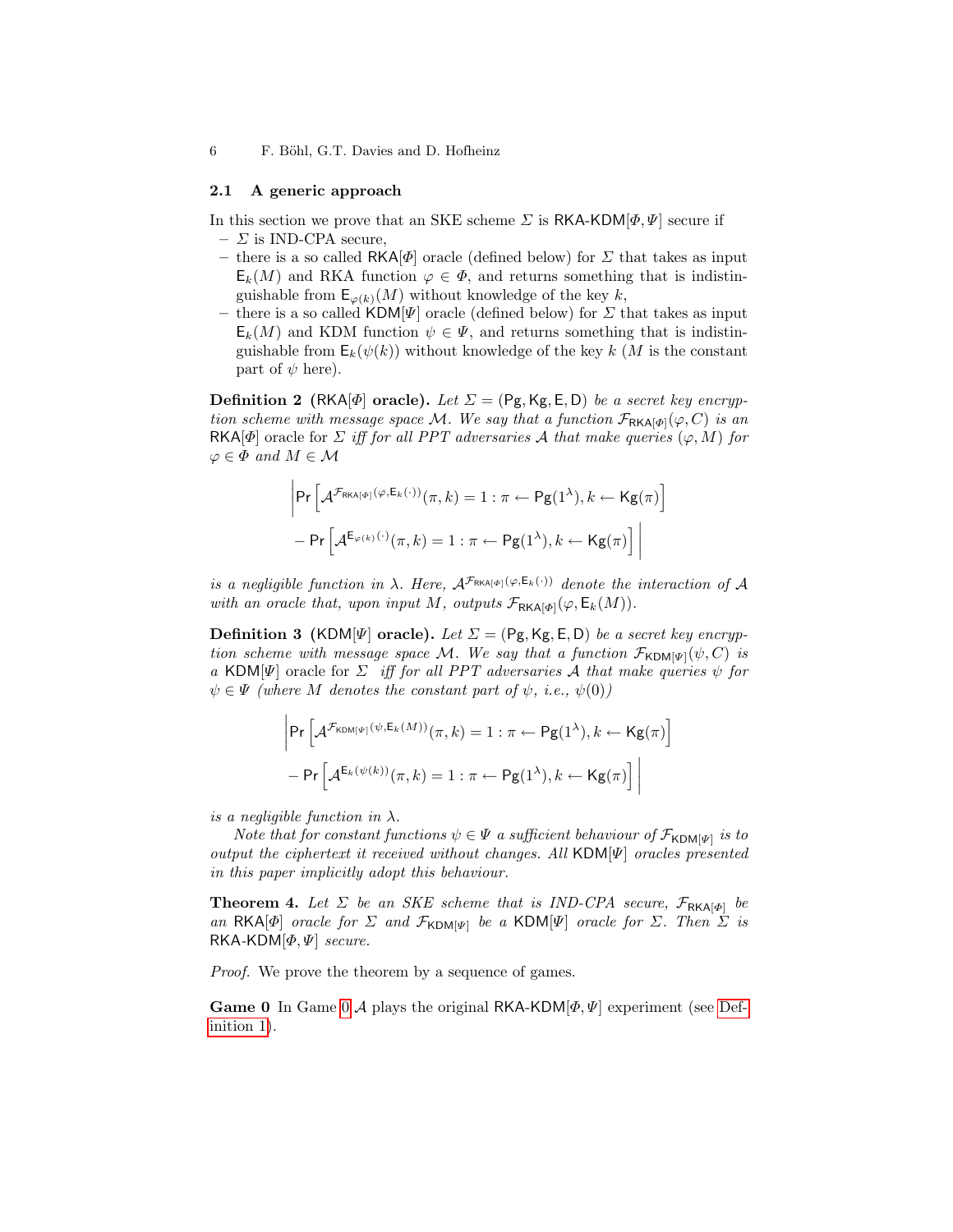**Game 1** In Game [1,](#page-5-1) instead of computing  $E_{\varphi(k)}(\psi(k))$  the experiment computes  $C_{\text{KDM}} \leftarrow \mathsf{E}_k(\psi(k))$  and outputs  $\mathcal{F}_{\text{RKA}[\Phi]}(\varphi, C_{\text{KDM}})$  to the adversary. This game is indistinguishable from Game [0](#page-5-0) due to the indistinguishability of  $\mathcal{F}_{\text{RKA}[\Phi]}$  (see [Definition 2\)](#page-5-2).

<span id="page-6-0"></span>**Game 2** In Game [2,](#page-6-0) instead of computing  $E_k(\psi(k))$ , the experiment computes  $C_{\text{CPA}} \leftarrow \mathsf{E}_k(M)$  where M is the constant part of  $\psi$  and sets  $C_{\text{KDM}} :=$  $\mathcal{F}_{\text{KDM}[\psi]}(\psi, C_{\text{CPA}})$ . Given a distinguisher D between this game and Game [1,](#page-5-1) we can construct an adversary  $S$ , henceforth called simulator, on the indistinguishability of  $\mathcal{F}_{KDM[\Psi]}$ . First, the simulator forwards the public parameters  $\pi$  to  $\mathcal D$ and picks a bit  $b \leftarrow \{0, 1\}$ . For  $b = 1$  and each query  $(\varphi, \psi)$  from  $\mathcal{D}$ , the simulator queries its oracle for  $\psi$  and either gets a response  $\mathcal{F}_{\text{KDM}[\Psi]}(\psi_M, C_{\text{CPA}})$  or  $\mathsf{E}_k(\psi_M(k))$  (see [Definition 3\)](#page-5-3). It then applies  $\mathcal{F}_{\mathsf{RKA}[\Phi]}$  with  $\varphi$  to the response and sends the result to  $D$ . The responses to the queries of the simulator are that of Game [2](#page-6-0) if itself gets responses of type  $\mathcal{F}_{\mathsf{KDM}[\Psi]}(\psi_M, C_{\mathsf{CPA}})$  and that of Game [1](#page-5-1) for responses of type  $\mathsf{E}_k(\psi_M(k))$ . Analogously for  $b = 0$ , where the simulator queries  $0^{|\psi(k)|}$  instead of  $\psi$ . The advantage of S is that of D and must be negligible due to the indistinguishability  $\mathcal{F}_{\mathsf{KDM}[\Psi]}.$ 

<span id="page-6-1"></span>**Game [3](#page-6-1)** In Game 3 we replace  $C_{\text{CPA}} \leftarrow \mathsf{E}_k(M)$  by  $C_{\text{CPA}} \leftarrow \mathsf{E}_k(0^{|M|})$ . Analogously to the indistinguishability of Game [1](#page-5-1) and Game [2,](#page-6-0) we can easily transform a distinguisher between this game and the previous game into an IND-CPA adversary for  $\Sigma$ .

We observe that the advantage of any PPT adversary in Game [3](#page-6-1) is 0 since the behaviour of the oracle given to the adversary is is independent of the bit  $b$ picked by the experiment. This concludes our proof since Game [3](#page-6-1) and Game [0](#page-5-0) are indistinguishable.

## 3 RKA-KDM-secure Encryption Schemes

## <span id="page-6-2"></span>3.1 Boneh et al. [\[25\]](#page-17-0)

The PKE scheme of Boneh et al. [\[25\]](#page-17-0) was the first construction provably KDM secure under standard assumptions. In this section we detail a SKE analogue of the 'basic' version of their scheme. We construct an  $\mathsf{RKA}[\Phi]$  oracle and a  $\mathsf{KDM}[\Psi]$ oracle for the scheme. The class of RKA functions  $\Phi$  allows for XOR operations on the key while the class of KDM functions  $\Psi$  brings circular KDM security, i.e., encryptions of the secret key are possible (as in the original paper). The security of the scheme is based on the DDH assumption.

**DDH** assumption. The *decisional Diffie-Hellman (DDH)* assumption over a group G (that may depend on the security parameter  $\lambda$ ) stipulates that

$$
(g, g^x, g^y, g^{xy}) \quad \stackrel{c}{\approx} \quad (g, g^x, g^y, g^z),
$$

where  $g \leftarrow \mathbb{G}$  and  $x, y, z \leftarrow [[\mathbb{G}]]$  are uniformly distributed.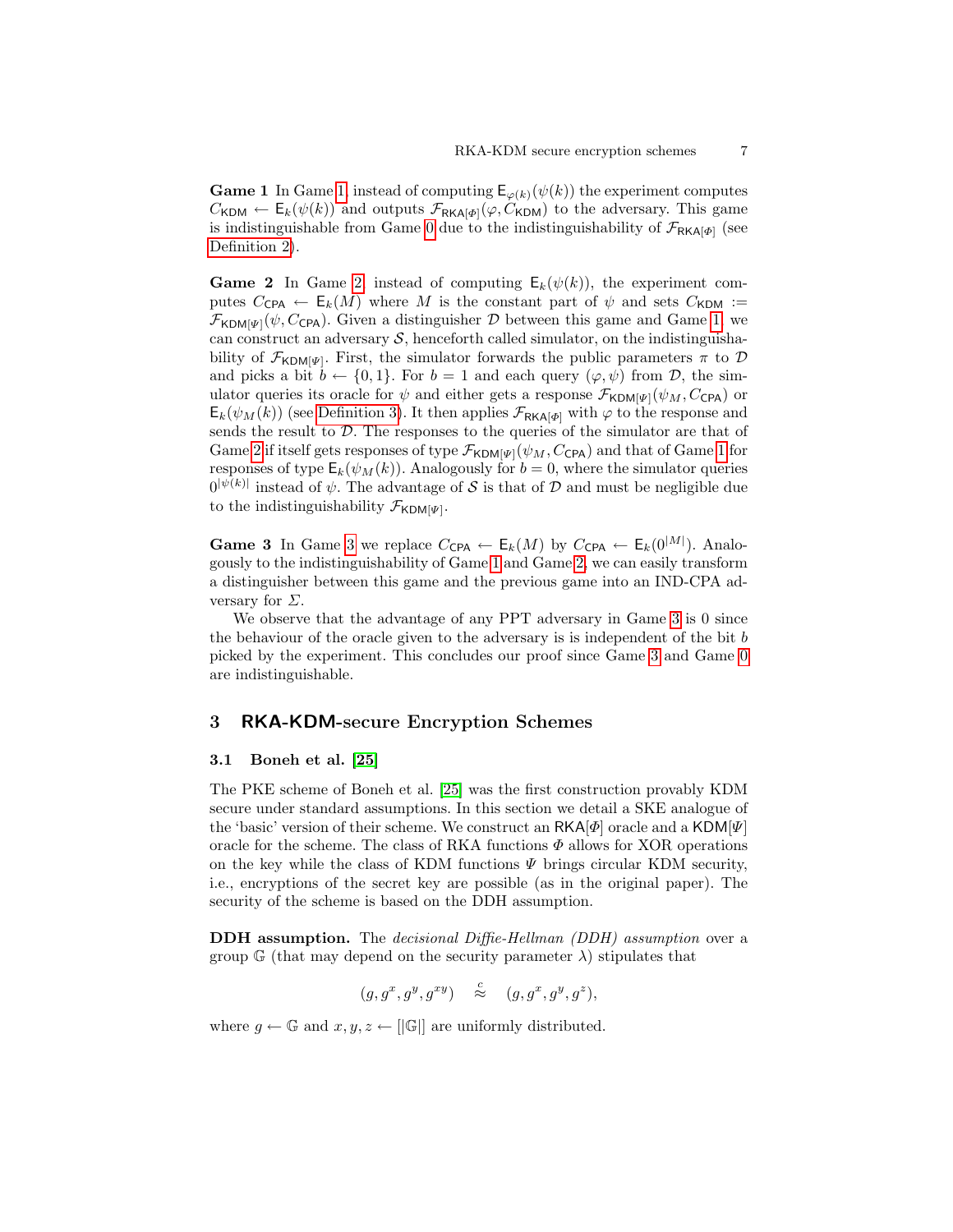#### 8 F. Böhl, G.T. Davies and D. Hofheinz

For the sake of readability we introduce the scheme  $\Sigma'_{\text{BHHO}}$  with message space  $\{0, 1\}$ . Canonical concatenation at the end will yield the scheme  $\Sigma_{\text{BHHO}}$ with message space  $\{0,1\}^{\lambda}$ .

The SKE scheme  $\Sigma'_{\text{BHHO}}$ . Let G be a group of prime order p and g be a generator of G. The scheme  $\Sigma'_{\text{BHHO}}$  for  $M \in \{0,1\}$  is defined as follows:

- $-$  Pg(1<sup> $\lambda$ </sup>) picks generators  $g_1, \ldots, g_\lambda \leftarrow \mathbb{G}\setminus\{1\}$  and returns  $\pi := (\mathbb{G}, g, g_1, \ldots, g_\lambda)$ .
- Kg( $\pi$ ) returns a random bitstring  $k \leftarrow \{0, 1\}^{\lambda}$ .
- $\mathsf{E}_k(M)$  picks  $r_1, \ldots, r_\lambda \leftarrow \mathbb{Z}_p$ . Sets  $g_0 := \prod_{i \in [\lambda]} (g_i^{r_i})^{-k_i}$  and returns

$$
C := (g_1^{r_1}, \dots, g_{\lambda}^{r_{\lambda}}, g^M \cdot g_0) \in \mathbb{G}^{\lambda+1}.
$$

-  $D_k(C)$  parses C as  $(x_1, \ldots, x_\lambda, y)$ . Computes  $\tilde{M} := y \cdot \prod_{i \in [\lambda]} x_i^{k_i}$ . Returns 0 if  $\tilde{M} = 1$ , returns 1 if  $\tilde{M} = g$ , otherwise returns ⊥.

The  $\mathsf{RKA}[\Phi]$  oracle. For the concrete class of RKA functions

$$
\Phi:=\{\varphi_\Delta:\{0,1\}^\lambda\to\{0,1\}^\lambda, k\mapsto k\oplus\Delta:\Delta\in\{0,1\}^\lambda\}
$$

we find an RKA[ $\Phi$ ] oracle  $\mathcal{F}_{\mathsf{RKA}[\Phi]}$  for  $\Sigma'_{\mathsf{BHHO}}$  as follows: Given a ciphertext  $C =$  $(x_1, \ldots, x_\lambda, y)$  and a function  $\varphi_{\Delta}$  it outputs

$$
C' := (x'_1, \dots, x'_\lambda, y') := (x_1^{(-1)^{\Delta_1}}, \dots, x_\lambda^{(-1)^{\Delta_\lambda}}, y \cdot \prod_{i \in [\lambda]} x_i^{\Delta_i})
$$

To understand this better we assume that  $C$  is an honestly generated ciphertext (as it will be in the indistinguishability experiment for  $\mathcal{F}_{\mathsf{RKA}[\Phi]}$ ). Then we have  $y = g^M \cdot \prod_{i \in [\lambda]} x_i^{-k_i}$ . We observe

$$
y' = g^M \cdot \prod_{i \in [\lambda]} x_i^{-k_i} \cdot \prod_{i \in [\lambda]} x_i^{\Delta_i} = g^M \cdot \prod_{i \in [\lambda]} x_i'^{(-1)^{\Delta_i}(-k_i + \Delta_i)} \stackrel{(*)}{=} g^M \cdot \prod_{i \in [\lambda]} x_i'^{-(k_i \oplus \Delta_i)}
$$

and (∗) since

$$
(-1)^{\Delta_i}(-k_i + \Delta_i) = \begin{cases} -k_i & \text{if } \Delta_i = 0\\ -(1 - k_i) & \text{if } \Delta_i = 1 \end{cases} = -(k_i \oplus \Delta_i)
$$

<span id="page-7-0"></span>Therefore  $C'$  decrypts to M under key  $k \oplus \Delta$ .

**Lemma 5.**  $\mathcal{F}_{\mathsf{RKA}[\Phi]}$  is an  $\mathsf{RKA}[\Phi]$  oracle in the sense of [Definition 2.](#page-5-2)

*Proof.* It is easy to see that the distributions of  $\mathcal{F}_{\mathsf{RKA}[\Phi]}(\varphi_\Delta, \mathsf{E}_k(M))$  and  $\mathsf{E}_{k\oplus \Delta}(M)$ are perfectly indistinguishable (even for someone knowing k and  $\Delta$ ): The  $x_i'$  just look like  $r_i' = (-1)^{\Delta_i} r_i$  was used as randomness for the *i*th component (which yields the same distribution) and we have  $y' = g^M \cdot \prod_{i \in [\lambda]} (x'_i)^{-(k_i \oplus \Delta_i)}$ .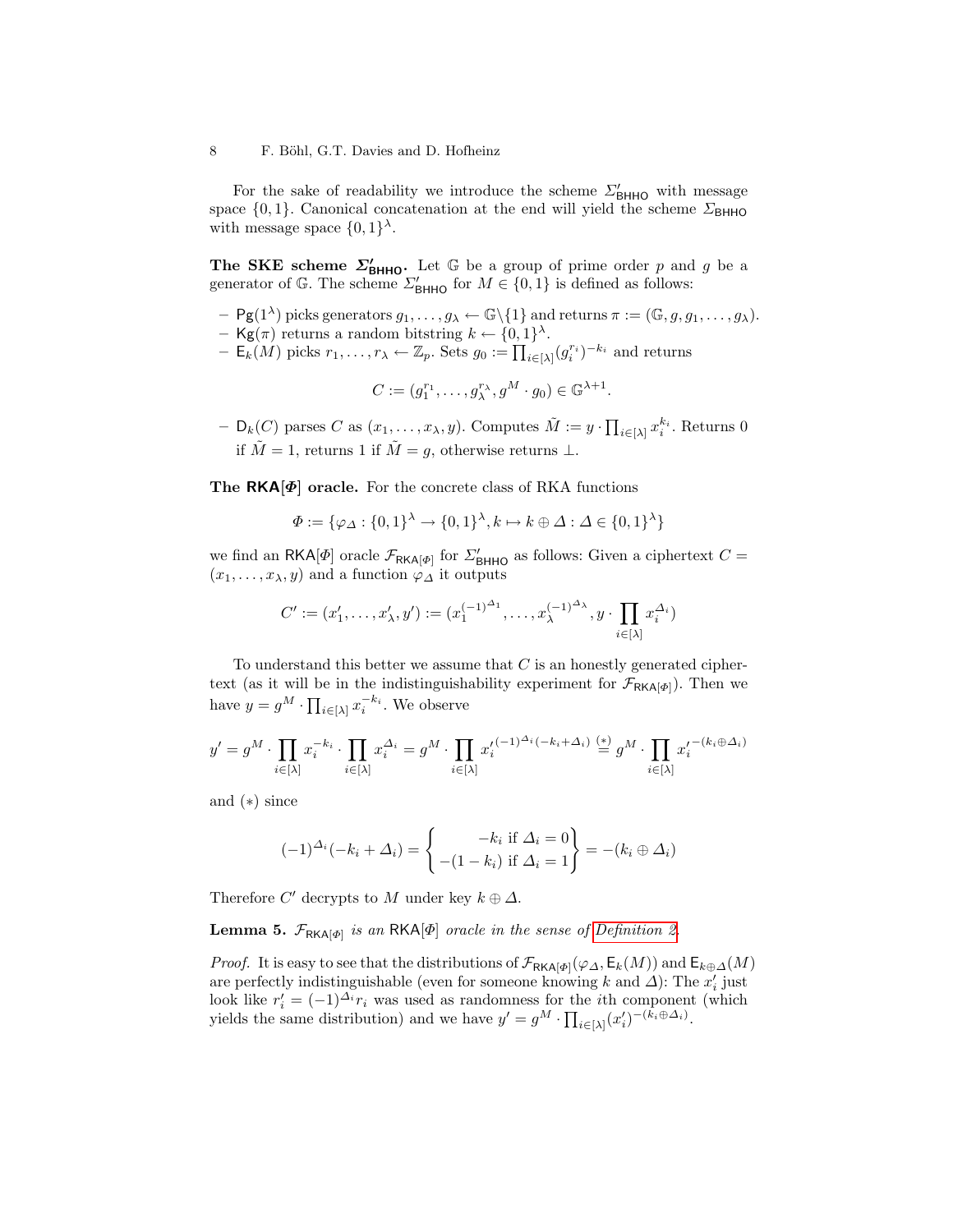The  $KDM[\Psi']$  oracle. For the class of KDM functions

$$
\Psi' := \{ \psi_{i,b} : \{0,1\}^\lambda \to \{0,1\}, k \mapsto k_i \oplus b : i \in [\lambda], b \in \{0,1\} \}
$$

we find the following KDM[ $\Psi'$ ] oracle  $\mathcal{F}_{\mathsf{KDM}[\Psi']}$  for  $\Sigma'_{\mathsf{BHHO}}$ : Given a function  $\psi_{i,b}$ and an honestly generated ciphertext of b (the constant part of  $\psi_{i,b}$  is b) denoted  $C = (x_1, \ldots, x_\lambda, y)$  it outputs

$$
C' := (x'_1, \dots, x'_\lambda, y') := (x_1, \dots, x_{i-1}, x_i \cdot g^{(-1)^b}, x_{i+1}, \dots, x_\lambda, y)
$$

We check that this ciphertext decrypts to  $k_i \oplus b$ :

$$
y \cdot \prod_{j \in [\lambda]} x'_j^{k_j} \stackrel{(*)}{=} y \cdot \left( \prod_{j \in [\lambda]} x_j^{k_j} \right) \cdot g^{(-1)^b \cdot k_i} = g^b \cdot \left( \prod_{j \in [\lambda]} x_j^{-k_j} \cdot x_j^{k_j} \right) \cdot g^{(-1)^b \cdot k_i} = g^{k_i \oplus b}
$$

(\*) since  $x'_i = x_i \cdot g^{(-1)^b}$  and  $x'_j = x_j$  for  $j \in [\lambda] \setminus \{i\}.$ 

**Lemma 6.**  $\mathcal{F}_{\text{KDM}[\Psi']}$  is a KDM $[\Psi']$  oracle in the sense of [Definition 3.](#page-5-3)

*Proof.* We show that the distributions of  $\mathcal{F}_{\mathsf{KDM}[\Psi']}(\psi_{i,b}, \mathsf{E}_k(b))$  and  $\mathsf{E}_k(\psi_{i,b}(k))$ are perfectly indistinguishable. First, we observe that  $x_i = g_i^{r_i}$  and  $g = g_i^{\alpha}$  for  $\alpha := \log_{g_i}(g)$ , i.e.,  $x'_i = g^{r_i + (-1)^b \cdot \alpha}$ . Furthermore we have  $y = g^b \cdot \prod_{j \in [\lambda]} x_j^{-k_j} =$  $g^b \cdot \prod_{j\in[\lambda]} x_j^{-k_j} g^{ -(-1)^b \cdot k_i} g^{(-1)^b \cdot k_i} = g^{b+(-1)^b} \cdot \prod_{j\in[\lambda]} x'_j^{-k_j}$ . Hence the output of the oracle looks like a normal encryption of  $k_i \oplus b$  where  $r_i + (-1)^b \cdot \alpha$  was used as randomness in the ith component.

<span id="page-8-0"></span>**Lemma 7.** The SKE scheme  $\Sigma'_{\text{BHD}}$  is IND-CPA secure if DDH is hard over the underlying group G.

Proof. Intuitively, we first use the hardness of DDH over  $\mathbb G$  to collapse the randomness used by the encryption oracle to one random exponent per ciphertext, so instead of  $r_1, \ldots, r_\lambda$  all generators are taken to the same random exponent r. This modified scheme is the 'basic' version of [\[25\]](#page-17-0) with a smaller message space. We can then simply reduce security to the IND-CPA security of Boneh et al's scheme.

More concretely, we prove the lemma with the following sequence of games.

<span id="page-8-1"></span>Game [0](#page-8-1) In Game 0 A plays the original IND-CPA experiment.

**Game 1** to **Game**  $\lambda - 1$  form a hybrid argument to collapse the randomness used by the encryption oracle. In hybrid  $i$  ( $i \in [\lambda - 1]$ ) we pick the same randomness for the first  $i+1$  components of the ciphertext. I.e., the format of a ciphertext output by the encryption oracle in game  $i$  is

$$
\left(g_1^r,\ldots,g_{i+1}^r,g_{i+2}^{r_{i+2}},\ldots,g_{\lambda}^{r_{\lambda}},g^M\cdot\left(\prod_{i\in[i+1]}g_i^{-rk_i}\right)\left(\prod_{i\in[\lambda]\setminus[i+1]}g_i^{-r_ik_i}\right)\right)
$$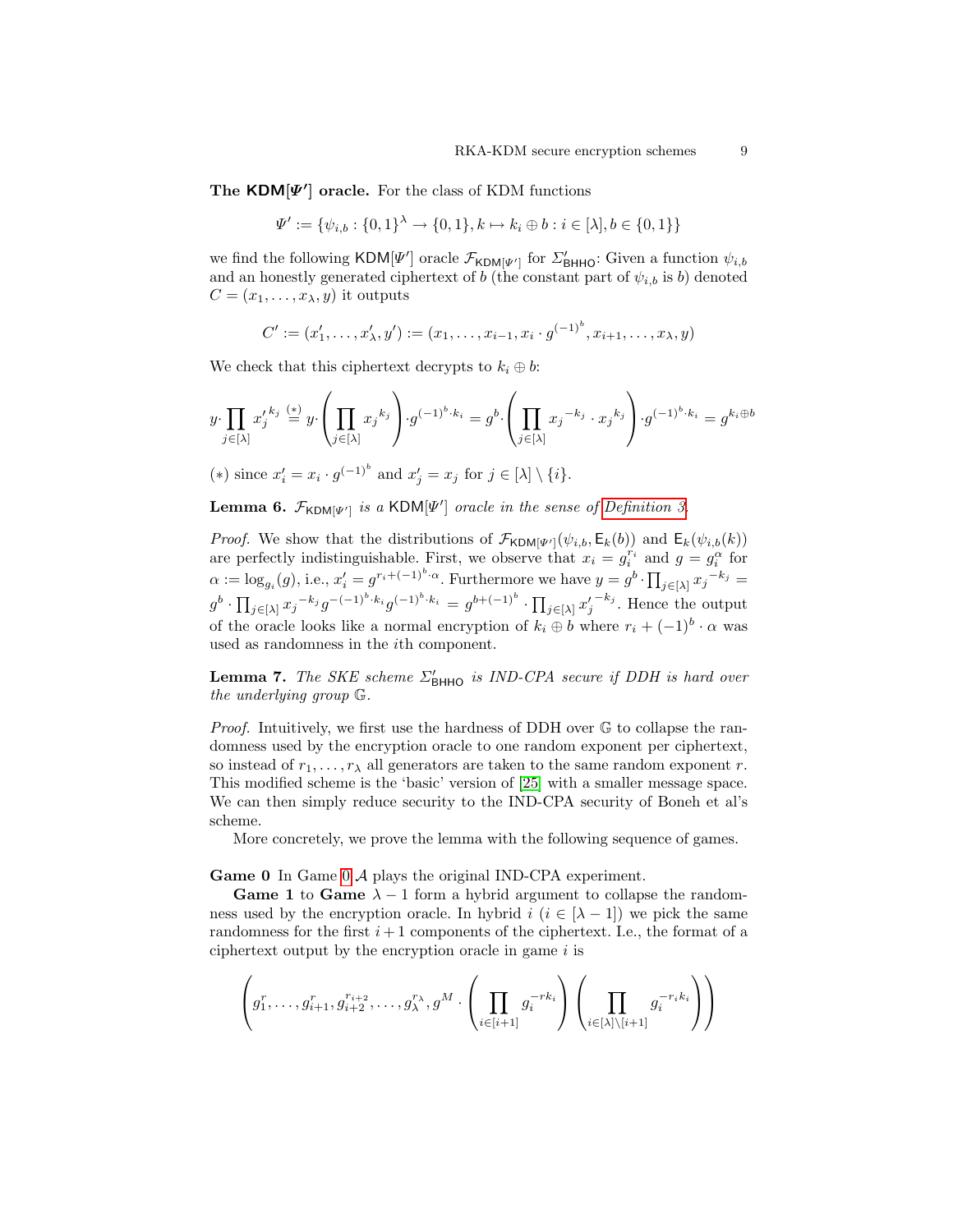#### 10 F. Böhl, G.T. Davies and D. Hofheinz

Analysis. Each of the game hops above is indistinguishable due to the hardness of DDH over G. The simulation for a hop from Game  $i-1$  to Game  $i$   $(i \in [\lambda-1])$ works as follows: The simulator S gets a DDH challenge  $(g, X := g^x, Y :=$  $g^y, Z := g^{xy/z}$ ). For  $j \in [\lambda] \setminus \{i+1\}$  it picks  $\alpha_j \leftarrow \mathbb{Z}_p$ , sets  $g_j := g^{\alpha_j}$  and  $g_{i+1} :=$ X. Subsequently it picks a key  $k \leftarrow \{0,1\}^{\lambda}$  and sends the public parameters  $\pi := (\mathbb{G}, q, q_1, \ldots, q_\lambda)$  to A. If A requests an encryption of message M, S picks randomness  $r, r_{i+2}, \ldots, r_{\lambda}, a, b \leftarrow \mathbb{Z}_p$  and sets  $\hat{Y} := g^a \cdot Y^b$  and  $\hat{Z} := X^a \cdot Z^b$  to re-randomize the DDH challenge. Finally,  $S$  sends

$$
\left(\hat{Y}^{r\alpha_1},\ldots,\hat{Y}^{r\alpha_i},\hat{Z}^r,g_{i+2}^{r_{i+2}},\ldots,g^M\cdot g_0\right)
$$

to the adversary where  $g_0$  is computed as usual (S knows k). If  $Z = g^z$ , the output of S looks like that of game  $i-1$ , otherwise (for  $Z = g^{xy}$ ) it looks like that of game i. Any PPT distinguisher between those games with non-negligible advantage can thus be used to break DDH.

Finally, only one fresh random exponent is used for each ciphertext in game  $\lambda - 1$ . The output now looks like that of the BHHO (public key) cryptosystem with message space  $\{g^0, g^1\}.$ 

In Game  $\lambda$ , we replace the message with 0. The indistinguishability of game  $\lambda - 1$  and game  $\lambda$  can be reduced to the IND-CPA security of Boneh et al's original scheme in a straightforward way (using the generators from the public key as public parameters). Hence IND-CPA security of  $\mathcal{L}'_{\mathsf{BHHO}}$  follows.

The full scheme  $\Sigma_{\text{BHHO}}$ . Finally, we assemble the SKE scheme  $\Sigma_{\text{BHHO}}$  from  $\lambda$  instances of  $\Sigma'_{\text{BHHO}}$  that use the same public parameters  $\pi$  and the same key k. A ciphertext under  $\Sigma_{\rm BHHO}$  is a matrix from  $\mathbb{G}^{\lambda \times (\lambda+1)}$  where each row is an instance of  $\Sigma'_{\mathsf{BHD}}$  (using  $\pi$  and key k). To encrypt a message  $M \in \{0,1\}^{\lambda}$  under key k we encrypt  $M_i$  in row i (while picking fresh randomness  $r_i, i \in [\lambda]$  for each row). Decryption also works row-wise.

For the RKA $[\Phi]$  oracle we apply  $\mathcal{F}_{RKA[\Phi]}$  to each row. The class of KDM functions  $\Psi'$  changes to

$$
\Psi := \{ \psi_{\mathbf{i}, \Delta} : \{0, 1\}^{\lambda} \to \{0, 1\}^{\lambda}, k \mapsto (k_{\mathbf{i}_1} \oplus \Delta_1, \dots, k_{\mathbf{i}_\lambda} \oplus \Delta_\lambda) : \mathbf{i} \in [\lambda]^{\lambda}, \Delta \in \{0, 1\}^{\lambda} \}
$$

I.e., each bit of the message can be an arbitrarily picked key bit. For the  $KDM[\Psi]$ oracle provided with function  $\psi_i$ , we apply  $\mathcal{F}_{KDM[\Psi']}$  with function  $\psi_{i_j} \in \Psi'$  to the jth row of the ciphertext where  $\Psi'$  is the class of KDM functions for  $\Sigma'_{\text{BHHO}}$ . Since the oracles work row-wise it is easy to check that the indistinguishability results from [Lemma 5](#page-7-0) and Lemma 5 carry over to  $\Sigma_{\rm BHHO}$ . Analogously for the IND-CPA security of  $\Sigma_{\rm BHHO}$ . Finally, by [Theorem 4,](#page-5-4) we get

**Theorem 8.** The SKE scheme  $\Sigma_{\text{BHHO}}$  is RKA-KDM $[\Phi, \Psi]$  secure (for  $\Phi$  and  $\Psi$ as defined above in this section) if DDH is hard over the underlying group G.

## 3.2 Applebaum et al. [\[5\]](#page-16-4)

In this section, we present a secret-key version of the PKE scheme of Applebaum et al. [\[5\]](#page-16-4) and prove it RKA-KDM secure. For compatibility with [Applebaum'](#page-16-3)s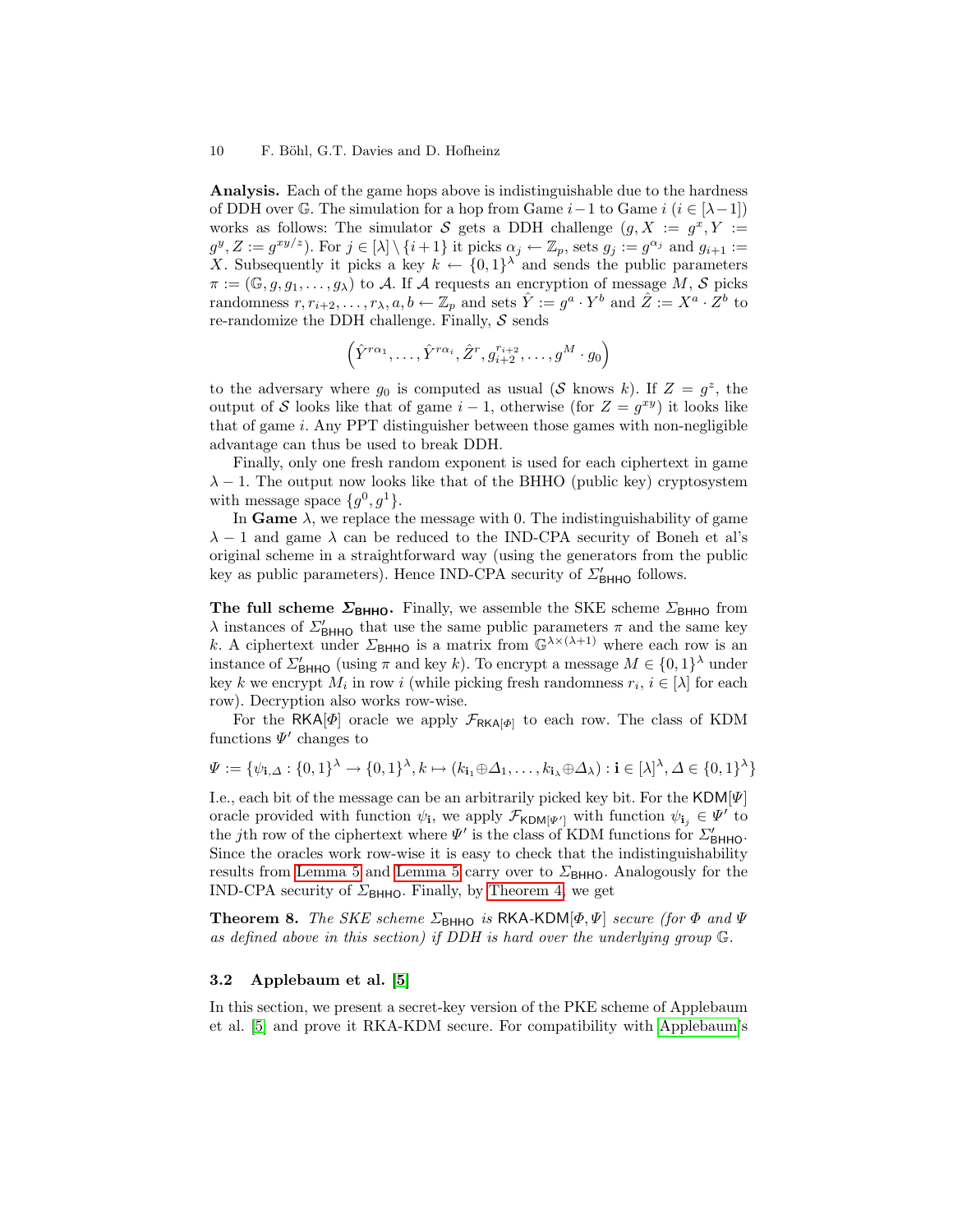application, however, we slightly change the space of secret keys from  $\mathbb{Z}_p^m$  to  ${0,1}^m$ . Our RKA and KDM oracles allow encryptions under keys  $k \oplus \Delta$  (for arbitrary  $\Delta \in \{0,1\}^m$  of arbitrary components of the secret key. Security is based on the LWE assumption.

For ease of exposition, we do not detail the choices of the following parameters – these can occur as in [\[5\]](#page-16-4) (with adaptations as in [\[2\]](#page-16-16) due to the different choice of secret key). Let q be a polynomial in the security parameter  $\lambda$ , and let  $m > n$  be integers (that may also depend on  $\lambda$ ). By  $\chi$ , we denote a (discretized Gaussian) error distribution with suitable parameters over  $\mathbb{Z}_q$ .

**LWE** assumption. Let  $s \in \mathbb{Z}_q^n$  be uniformly chosen. Let LWE<sub>s</sub> be the oracle that (on trivial input) returns  $(\mathbf{a}, \langle \mathbf{a}; \mathbf{s} \rangle + x) \in \mathbb{Z}_q^n \times \mathbb{Z}_q$  for freshly chosen  $\mathbf{a} \leftarrow \mathbb{Z}_q^n$ and  $x \leftarrow \chi$ . Let RND be the oracle that returns a freshly and independently chosen  $(a, b) \leftarrow \mathbb{Z}_q^n \times \mathbb{Z}_q$ . The LWE assumption states that oracle access to LWE<sup>s</sup> is computationally indistinguishable from oracle access to RND.

Applebaum et al. [\[5\]](#page-16-4) show that the LWE assumption over  $\mathbb{Z}_q = \mathbb{Z}_{p^2}$  and with  $\mathbf{s} \leftarrow \mathbb{Z}_p^n$  is equivalent to the LWE assumption as above (for  $q = p$ ). Furthermore, Akavia et al. [\[2\]](#page-16-16) show that the LWE assumption with  $s \leftarrow \{0,1\}^n$  is implied by the LWE assumption as above (for different parameters of  $n, m$ ). In the following, we will consider  $q = p^2$  and  $\mathbf{s} \in \{0,1\}^n$ . Furthermore, for  $x \in \mathbb{R}$ , we write  $\lceil x \rceil_p := \lceil x + 1/2 \rceil \mod p$  for the nearest integer to x modulo p.

The SKE scheme  $\Sigma'_{ACPS}$ . The scheme  $\Sigma'_{ACPS}$  (with  $M \in \mathbb{Z}_p$ ) is defined as follows:

- $-$  Pg(1<sup> $\lambda$ </sup>) returns the empty bitstring.
- $-$  Kg( $\pi$ ) returns a random bitstring  $k := \mathbf{s} \leftarrow \{0, 1\}^m$ .
- $\mathsf{E}_{k}(M)$  picks  $\mathbf{A} \leftarrow \mathbb{Z}_{q}^{n \times m}$  and  $\mathbf{r}, \mathbf{x} \leftarrow \chi^{m}$ , and returns

$$
C := (\mathbf{A} \cdot \mathbf{r}, -(\mathbf{s}^T \cdot \mathbf{A} + \mathbf{x}^T) \cdot \mathbf{r} + p \cdot M) = (\mathbf{A} \cdot \mathbf{r}, -\mathbf{s}^T \cdot \mathbf{A} \cdot \mathbf{r} - \langle \mathbf{x}; \mathbf{r} \rangle + p \cdot M) \in \mathbb{Z}_q^m \times \mathbb{Z}_q
$$

 $- D_k(C)$  parses  $C =: (\mathbf{y}, z)$  and computes and returns  $M := [(\langle \mathbf{s}; \mathbf{y} \rangle + z)/p]_p$ .

Compared to the PKE scheme of [\[5\]](#page-16-4), we choose s slightly differently, and also choose different A, x upon each encryption. We note that correctness holds only with overwhelming probability over the choice of r and x. In particular,  $|\langle \mathbf{x}; \mathbf{r} \rangle|$  <  $p/2$  with overwhelming probability.

The  $\mathsf{RKA}[\Phi]$  oracle. For the concrete class of RKA functions

<span id="page-10-0"></span>
$$
\Phi := \{ \varphi_{\Delta} : \{0,1\}^m \to \{0,1\}^m, k \mapsto k \oplus \Delta : \Delta \in \{0,1\}^m \},
$$

we find an RKA[ $\Phi$ ] oracle  $\mathcal{F}_{\mathsf{RKA}[\Phi]}$  for  $\Sigma'_{\mathsf{ACPS}}$  as follows: Given a ciphertext  $C =$  $(y, z)$  and a function  $\varphi_{\Delta}$ , it outputs

$$
C' := (\mathbf{y}', z') \qquad \text{with} \qquad \mathbf{y}'_i = (-1)^{\Delta_i} \mathbf{y}_i \quad \text{and} \quad z' = z + \sum_{i \in [m]} \Delta_i \mathbf{y}_i
$$

As with the BHHO scheme, a quick calculation shows that  $C'$  is a perfectly distributed ciphertext of M under  $k \oplus \Delta$ . Thus:

**Lemma 9.**  $\mathcal{F}_{\mathsf{RKA}[\Phi]}$  is an  $\mathsf{RKA}[\Phi]$  oracle in the sense of [Definition 2.](#page-5-2)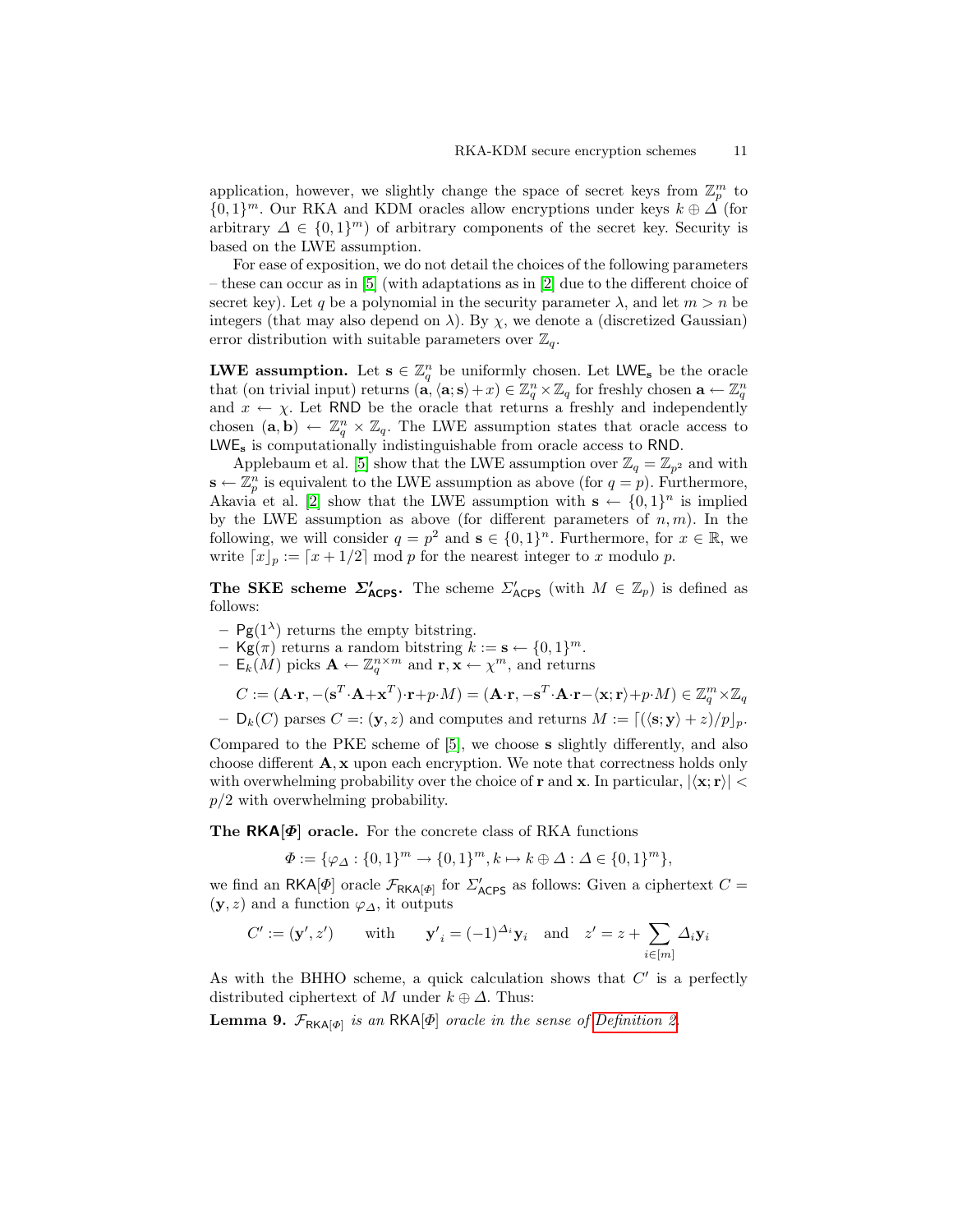12 F. Böhl, G.T. Davies and D. Hofheinz

The  $KDM[\Psi']$  oracle. For the class of KDM functions

$$
\Psi' := \{ \psi_{i,b} : \{0,1\}^\lambda \to \{0,1\}, k \mapsto k_i \oplus b : i \in [\lambda], b \in \{0,1\} \}
$$

and following [\[5\]](#page-16-4), we find the following  $\mathsf{KDM}[\Psi']$  oracle  $\mathcal{F}_{\mathsf{KDM}[\Psi']}$  for  $\mathcal{L}'_{\mathsf{ACPS}}$ : Given a function  $\psi_{i,b}$  and an honestly generated ciphertext  $C = (\mathbf{y}, z)$  of  $M = b$ , it outputs

<span id="page-11-0"></span> $C' := (\mathbf{y} + ((-1)^b p) \mathbf{e}_i, z)$  for the *i*-th unit vector  $\mathbf{e}_i$ .

We check that this ciphertext decrypts to  $k_i \oplus b$ :

$$
D_k(C') = \left[ \left( \langle \mathbf{s}; \mathbf{y} + \left( (-1)^b p \right) \mathbf{e}_i \rangle + z \right) / p \right]_p = \left[ \left( \langle \mathbf{s}; \mathbf{y} \rangle + \left( (-1)^b p \right) \mathbf{s}_i + z \right) / p \right]_p
$$

$$
= \left[ \left( \mathbf{s}^T \mathbf{A} \mathbf{r} + \left( (-1)^b p \right) \mathbf{s}_i + z \right) / p \right]_p = \left[ \left( \left( (-1)^b p \right) \mathbf{s}_i - \langle \mathbf{x}; \mathbf{r} \rangle + pb \right) / p \right]_p, = \mathbf{s}_i \oplus b.
$$

In fact, it is easy to see that ciphertexts C' as produced by  $\mathcal{F}_{\mathsf{KDM}[\Psi']}$  are perfectly distributed ciphertexts of  $s_i \oplus b$ . We get:

**Lemma 10.**  $\mathcal{F}_{\text{KDM}[\Psi']}$  is a KDM $[\Psi']$  oracle in the sense of [Definition 3.](#page-5-3)

<span id="page-11-1"></span>**Lemma 11.** The SKE scheme  $\Sigma'_{\text{ACPS}}$  is IND-CPA secure if the LWE assumption holds for the respective parameters.

A sketch of the proof is contained in the full version of this paper [\[24\]](#page-17-16).

The full scheme  $\Sigma_{ACPS}$ . As in the BHHO setting, we can construct the full scheme  $\Sigma_{\text{ACPS}}$  with message space  $\mathbb{Z}_p^m$  from m instances of  $\Sigma'_{\text{ACPS}}$  that use the same public parameters and key in a straightforward manner.

Likewise, by transferring [Lemma 9,](#page-10-0) [Lemma 10](#page-11-0) and [Lemma 11](#page-11-1) from  $\Sigma'_{\sf ACPS}$ to  $\Sigma_{\text{ACPS}}$  and by [Theorem 4,](#page-5-4) we get

**Theorem 12.** The SKE scheme  $\Sigma_{\text{ACPS}}$  is RKA-KDM $[\Phi, \Psi]$  secure (for  $\Phi$  as defined above in this section and  $\Psi$  from the full BHHO scheme) if the LWE assumption holds for the respective parameters.

#### 3.3 Brakerski-Goldwasser [\[26\]](#page-17-8)

In this section we consider the encryption scheme of Brakerski and Goldwasser [\[26\]](#page-17-8), modified to the symmetric setting. The KDM security of the original (publickey) scheme relies on the hardness of deciding quadratic residuosity in the group  $\mathbb{Z}_N^*$ , for Blum integer  $N = p \cdot q$ . To construct our SKE scheme  $\Sigma_{\text{BG}}$  resilient against related key attacks, we additionally have to stipulate that DDH is hard over the subgroup of quadratic residues  $QR_N$ . We achieve security against the same class of KDM functions as for  $\Sigma_{\rm BHHO}$  from [Section 3.1.](#page-6-2)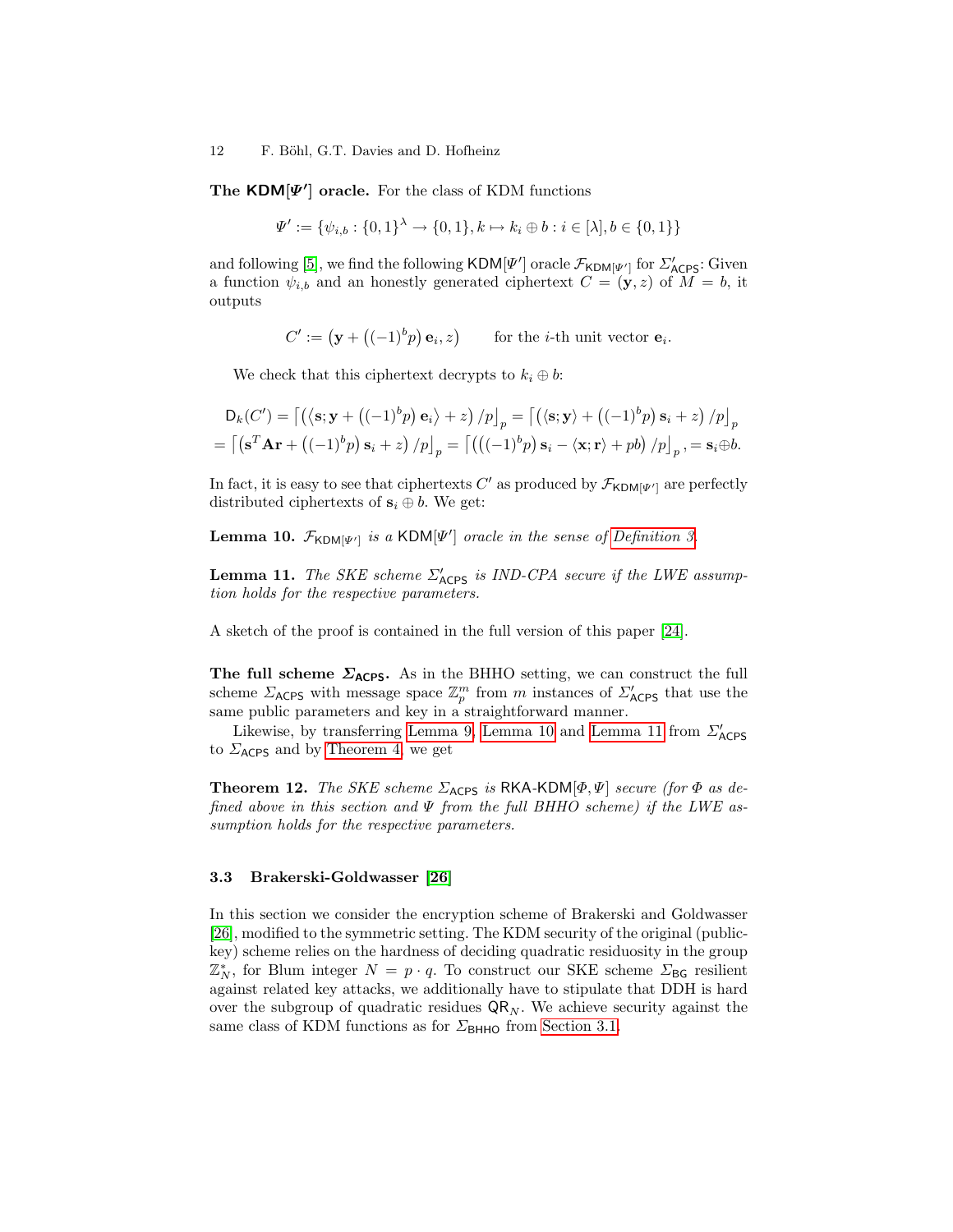**QR** assumption. Let N be a Blum integer of bitlength  $\lambda$ . With  $\mathbb{Z}_N^*$ [+1] we denote the set of elements in  $\mathbb{Z}_N^*$  with Jacobi symbol +1 and with  $\overrightarrow{QR}_N :=$  ${x^2 \mod N : x \in \mathbb{Z}_N^*}$  the set of Quadratic Residues modulo N. Then we say that the Quadratic Residuosity (QR) assumption holds in  $\mathbb{Z}_N^*$  if

$$
|\text{Pr}[\mathcal{A}(N,x)=1:x\leftarrow \mathbb{Z}_N^*[+1]]-\text{Pr}[\mathcal{A}(N,x)=1:x\leftarrow \text{QR}_N]|
$$

is negligible for all PPT adversaries A.

The SKE scheme  $\Sigma'_{BG}$ . We define the scheme for messages  $M \in \{0,1\}$ .

- $-$  Pg(1<sup> $\lambda$ </sup>) picks a random Blum integer N of length  $\ell(\lambda)$ .<sup>[6](#page-12-0)</sup> Then samples quadratic residues  $g_1, \ldots, g_\lambda \leftarrow \mathsf{QR}_N$  and returns  $\pi := (N, g_1, \ldots, g_\lambda)$ .
- Kg( $\pi$ ) returns a random bitstring  $k \leftarrow \{0, 1\}^{\lambda}$ .
- $\mathsf{E}_k(M)$  picks  $r_1, \ldots, r_\lambda \leftarrow [N^2]$ , computes  $g_0 := \prod_{i \in [\lambda]} (g_i^{r_i})^{-k_i}$  and outputs

 $C := (g_1^{r_1}, \dots, g_{\lambda}^{r_{\lambda}}, (-1)^M \cdot g_0) \in \mathbb{Z}_{N}^{\lambda+1}$ 

-  $D_k(C)$  parses C as  $(x_1, \ldots, x_\lambda, y)$ . Computes  $\tilde{M} := y \cdot \prod_{i \in [\lambda]} x_i^{k_i}$ . Returns 0 if  $\tilde{M} = 1$ , returns 1 if  $\tilde{M} = -1$ , otherwise returns ⊥.

The RKA[ $\Phi$ ] oracle. The RKA[ $\Phi$ ] oracle  $\mathcal{F}_{RKA}[\Phi]$  for  $\Sigma'_{BG}$  works exactly like the RKA[ $\Phi$ ] for  $\Sigma'_{\mathsf{BHHO}}$  from [Section 3.1,](#page-6-2) i.e.,  $\Phi$  allows for transformations of the secret key under XOR. Analogously to [Lemma 5](#page-7-0) we have

<span id="page-12-1"></span>**Lemma 13.**  $\mathcal{F}_{\mathsf{RKA}[\Phi]}$  is an  $\mathsf{RKA}[\Phi]$  oracle for  $\Sigma'_{\mathsf{BG}}$  in the sense of [Definition 2.](#page-5-2)

The KDM $[\Psi']$  oracle. Analogously to  $\Sigma'_{\mathsf{BHHO}}$  we define

$$
\Psi' := \{ \psi_{i,b} : \{0,1\}^\lambda \to \{0,1\}, k \mapsto k_i \oplus b : i \in [\lambda], b \in \{0,1\} \}
$$

Given a function  $\psi_{i,b}$  and a ciphertext  $C = (x_1, \ldots, x_\lambda, y)$ , the KDM[ $\Psi'$ ] oracle  $\mathcal{F}_{\text{KDM}[\Psi']}$  for  $\Sigma'_{\text{BG}}$  simply returns

$$
C' := (x'_1, \dots, x'_\lambda, y') := (x_1, \dots, x_{i-1}, (-1) \cdot x_i, x_{i+1}, \dots, x_\lambda, y)
$$

We check that this decrypts to  $k_i \oplus b$  if  $\mathcal{F}_{\mathsf{KDM}[\Psi']}$  is given an honestly generated ciphertext of b (the constant part of  $\psi_{i,b}$ ), i.e.,  $y = (-1)^b \cdot \prod_{j \in [\lambda]} x_j^{-k_j}$ :

$$
D_k(C') = y' \cdot \prod_{j \in [\lambda]} x'_j^{k_j} \stackrel{(*)}{=} y \cdot (-1)^{k_i} \cdot \prod_{j \in [\lambda]} x_j^{k_j} = (-1)^{b+k_i} \cdot \prod_{j \in [\lambda]} x_j^{-k_j} \cdot x_j^{k_j} = (-1)^{k_i \oplus b}
$$

(\*) since  $x'_i = (-1) \cdot x_i$  and  $x'_j = x_j$  for  $j \in [\lambda] \setminus \{i\}.$ 

<span id="page-12-2"></span><span id="page-12-0"></span><sup>&</sup>lt;sup>6</sup> We use  $\ell(\lambda)$  here since the IND-CPA security of Brakerski and Goldwasser's original scheme requires that  $N$  is substantially shorter than the number of components/key length  $\lambda$ , e.g.,  $\ell(\lambda) = \lambda/2$ . We refer to [\[26\]](#page-17-8), Theorem 6.1 for details.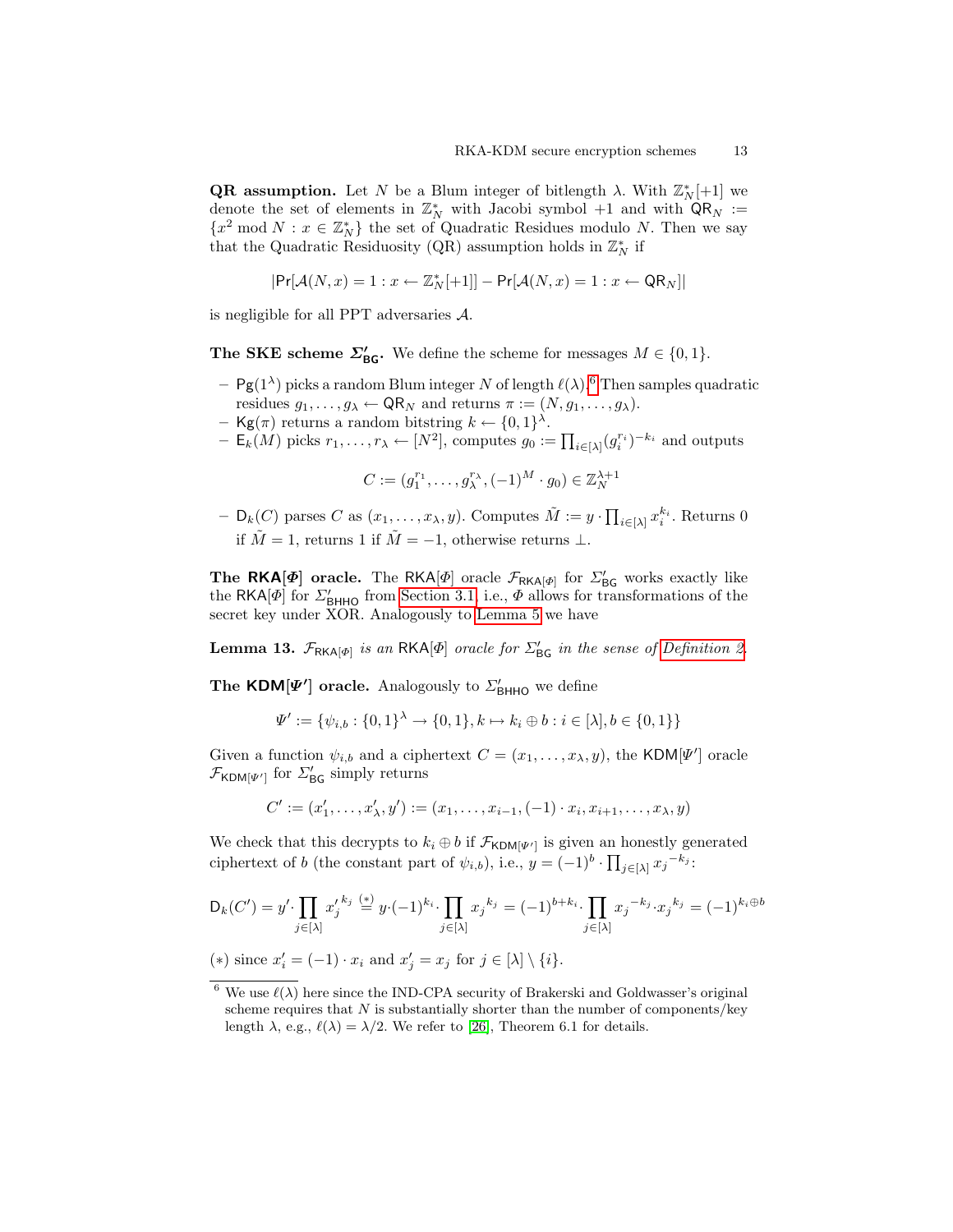**Lemma 14.**  $\mathcal{F}_{\mathsf{KDM}[\Psi']}$  is a  $\mathsf{KDM}[\Psi']$  oracle for  $\Sigma'_{\mathsf{BG}}$  in the sense of [Definition 3](#page-5-3) if QR is hard in the underlying group  $\mathbb{Z}_N^*$ .

*Proof.* To show the indistinguishability of  $\mathcal{F}_{KDM[\Psi']}$ 's output we use the interactive vector game  $(V)$  from [\[26\]](#page-17-8), Section 5. In the interactive  $\lambda$ -vector game the experiment picks a Blum integer N, a quadratic residues  $g_1, \ldots, g_\lambda \leftarrow \mathsf{QR}_N$  and a bit  $b \leftarrow \{0, 1\}$  and sends  $N, g_1, \ldots, g_\lambda$  to a PPT adversary A that has to guess b. It then provides A with an oracle that, given a query  $\mathbf{a} \in \{0,1\}^{\lambda}$ , returns  $((-1)^{\mathbf{a}_1}g_1^r,\ldots,(-1)^{\mathbf{a}_\lambda}g_\lambda^r)$  if  $b=0$  and  $(g_1^r,\ldots,g_\lambda^r)$  if  $b=1$  for fresh randomness r. [\[26\]](#page-17-8) show that A's advantage is negligible if the QR assumption holds in  $\mathbb{Z}_N^*$ .

Let D be a PPT algorithm to distinguish  $\mathcal{F}_{\mathsf{KDM}[\Psi']}(\psi, \mathsf{E}_k(M))$  from  $\mathsf{E}_k(\psi(k))$ in the sense of [Definition 3.](#page-5-3) We construct an adversary  $S$  on the interactive 1-vector game that utilizes  $\mathcal{D}$ : First,  $\mathcal{S}$  sets  $\pi$  to the parameters  $(N, g_1, \ldots, g_\lambda)$ received from the interactive  $\lambda$ -vector game, samples a key  $k \leftarrow \{0,1\}^{\lambda}$  and then sends  $\pi$  and k to D. For each query  $\psi_{i,b}$  received from D, S picks randomness  $r_1, \ldots, r_{i-1}, r_{i+1}, \ldots, r_{\lambda} \leftarrow [N^2]$  and queries the interactive  $\lambda$ -vector game with vector  $\mathbf{a} \in \{0,1\}^{\lambda}$  where  $\mathbf{a}_i := 1$  and  $\mathbf{a}_j := 0$  for  $j \neq i$ . S gets a response  $(x_1, \ldots, x_\lambda)$  and sets  $x'_i := x_i$  and  $x'_j := x_j^{r_j}$  for  $j \neq r$ . It then sends  $(x'_1,\ldots,x'_\lambda,(-1)^b\cdot\prod_{j\in[\lambda]}{x'_j}^{-k_j})$  to  $\mathcal D$ . It is easy to check that this equals  $\mathcal{F}_{\textsf{KDM}[\Psi']}(\psi_{i,b}, \mathsf{E}_k(b;\hat{r}))$  if the bit picked by the  $\lambda$ -vector game is 0, or  $\mathsf{E}_k(\psi(k); \hat{r})$ otherwise (where randomness  $\hat{r} := (rr_1, \ldots, r_{i-1}, r, r_{i+1}, \ldots, rr_\lambda)).$ 

The advantage of  $S$  is the advantage of  $D$  at the same asymptotic time complexity. Thus, if QR holds in  $\mathbb{Z}_N^*$ , no such adversary  $\mathcal D$  with non-negligible advantage can exist.

<span id="page-13-0"></span>**Lemma 15.** The SKE scheme  $\Sigma_{BG}$  is IND-CPA secure if QR is hard over thegroup  $\mathbb{Z}_N^*$  and DDH is hard over the subgroup of quadratic residues  $\mathsf{QR}_N$ .

*Proof.* This proof is completely analogous to the IND-CPA proof for  $\Sigma'_{\text{BHHO}}$ (see [Lemma 7\)](#page-8-0). We first collapse the randomness to one random exponent per ciphertext. For this we rely on the hardness of DDH over  $QR_N$ . Subsequently we utilize the IND-CPA security of Brakerski and Goldwasser's original scheme to conclude the proof.

The full scheme  $\Sigma_{BG}$ . Analogously to the setting for BHHO [\(Section 3.1\)](#page-6-2), we can canonically construct the full scheme  $\Sigma_{\text{BG}}$  for message space  $\{0,1\}^{\lambda}$  from  $\lambda$  instances of  $\Sigma'_{\text{BG}}$  using the same public parameters and the same key. The class of RKA functions remains the same, while the class of KDM functions automatically extends from  $\Psi'$  to

$$
\Psi := \{ \psi_{\mathbf{i},M} : \{0,1\}^\lambda \to \{0,1\}^\lambda, k \mapsto (k_{\mathbf{i}_1} \oplus \Delta_1, \dots, k_{\mathbf{i}_\lambda} \oplus \Delta_\lambda) : \mathbf{i} \in [\lambda]^\lambda, \Delta \in \{0,1\}^\lambda \}
$$

Since we can canonically transfer [Lemma 13,](#page-12-1) [Lemma 14](#page-12-2) and [Lemma 15](#page-13-0) from  $\Sigma'_{\text{BG}}$  to  $\Sigma_{\text{BG}}$  we get the final result of this section by [Theorem 4.](#page-5-4)

**Theorem 16.** The SKE scheme  $\Sigma_{BG}$  is RKA-KDM $[\Phi, \Psi]$  secure (for  $\Phi$  and  $\Psi$ as defined above in this section) if QR is hard in the underlying group  $\mathbb{Z}_N^*$  and DDH is hard over the subgroup of quadratic residues  $QR_N$ .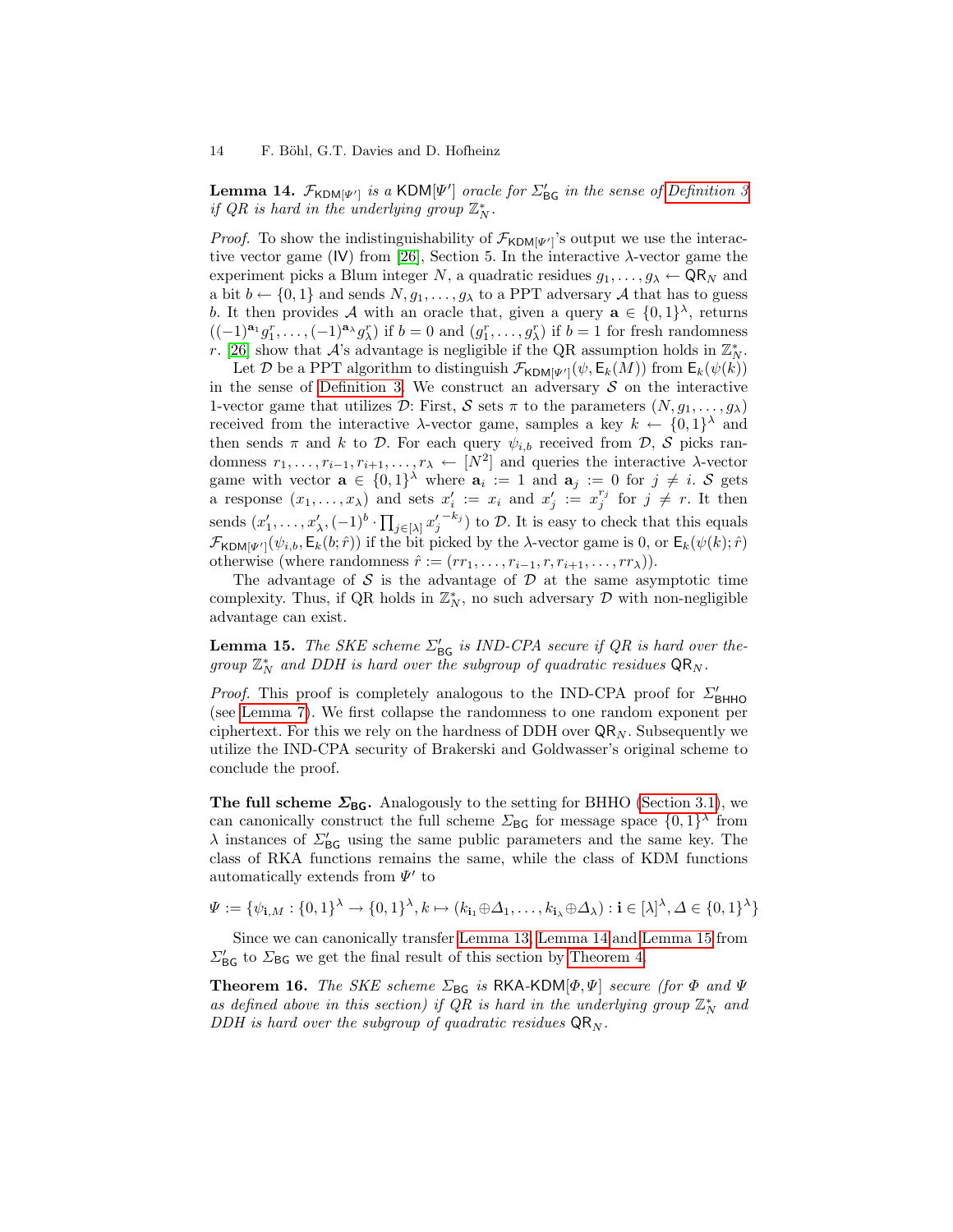## 3.4 Bellare et al. [\[14\]](#page-16-15)

Since Applebaum's work on KDM amplification [\[4\]](#page-16-8), it is known that projection-KDM security implies bounded-KDM security. Projection-KDM security allows for KDM functions where each output bit depends only on one input bit (key bit). Bounded-KDM security means that the class of KDM functions is the set of all functions that can be represented by a circuit of bounded size L. We refer to this function class as  $\Psi_{\text{bnd}(L)}$  from now on. To our knowledge, currently the most efficient way to construct a bounded-KDM secure scheme from a projection-KDM secure one is the approach of Bellare, Hoang, and Rogaway [\[14\]](#page-16-15) (henceforth BHR). In this section we observe that their construction also maintains RKA security in our sense. Thus, we can plug all of our projection-KDM secure schemes (i.e.,  $\Sigma_{BG}$ ,  $\Sigma_{ACPS}$  and  $\Sigma_{BHHO}$ ) into their framework to get RKA-bounded-KDM secure schemes. Obviously, this result holds for any projection-KDM secure scheme that is RKA secure (with a suitable oracle in our sense).

(Projective) garbling schemes. What follows is a quick introduction to garbling schemes established by [\[14\]](#page-16-15). A garbling scheme is a tuple of algorithms  $(GC_{garble}, GC_{encode}, GC_{decode}, GC_{eval}).$ <sup>[7](#page-14-0)</sup> The algorithm  $GC_{garble}$  is probabilistic while the remaining algorithms are deterministic. Given an encoding of the security parameter and a function f,  $\mathsf{GC}_{\mathsf{garble}}(1^{\lambda}, f)$  outputs the description of a garbled circuit  $(F, e, d)$ . Here, F is a function mapping garbled inputs to garbled outputs. E.g., F could be a circuit in terms of gates and wires together with a garbled table for each gate. The outputs e and d contain information to encode and decode the input and output of  $F$  respectively. We say that a garbling scheme is correct if  $\mathsf{GC}_{\mathsf{decode}}(d, \mathsf{GC}_{\mathsf{eval}}(F, \mathsf{GC}_{\mathsf{encode}}(M, e))) = f(M)$  for all functions f (from a certain class), inputs  $M \in \{0,1\}^{\lambda}$  and descriptions  $(F, e, d) \leftarrow \mathsf{GC}_{\mathsf{garble}}(1^{\lambda}, f)$ of garbled circuits for f.

For our application we need so-called projective garbling schemes. Basically, a garbling scheme is *projective* if for all  $x := GC_{\text{encode}}(e, M)$  and  $x' :=$  $\mathsf{GC}_{\mathsf{encode}}(e, M')$ , we have  $|\mathbf{x}_i| = |\mathbf{x}'_i|$  for  $i \in [\lambda]$  and  $\mathbf{x}_i = \mathbf{x}'_i$  for  $i \in [\lambda]$  with  $M_i = M_i^\prime$  (see [\[15\]](#page-16-17) for a rigorous definition). One well-known way to construct a projective garbling scheme is to assign a pair of keys to each wire corresponding to low and high voltage  $(0/1)$  respectively. Then e is a tuple of pairs of keys and  $\mathsf{GC}_{\mathsf{encode}}(M, e)$  picks the keys from e corresponding to the bits of M.

Furthermore, we say that a garbling scheme is privacy preserving if for any two (adversarially chosen) functions  $f_0, f_1$  with the same circuit size and inputs  $x_0, x_1$  of same length with  $f_0(x_0) = f_1(x_1)$ , no adversary can distinguish  $(F_0, \mathsf{GC}_{\mathsf{encode}}(e_0, x_0), d_0)$  from  $(F_1, \mathsf{GC}_{\mathsf{encode}}(e_1, x_1), d_1)$  (where  $(F_b, e_b, d_b)$  $\leftarrow$  GC<sub>garble</sub> $(1^{\lambda}, f_b), b \in \{0, 1\}$ . We refer to [\[15\]](#page-16-17) for a more detailed definition.

**The construction of BHR.** The construction creates a symmetric  $\text{KDM}[\Psi_{\text{bnd}(L)}]$ secure encryption scheme  $\Sigma_{\text{BHR}} = (\text{Pg}, \text{Kg}, \text{E}, \text{D})$  from any projection-KDM-

<span id="page-14-0"></span><sup>7</sup> For simplicity we omit the additional evaluation function from [\[14\]](#page-16-15) and restrict to inputs of length  $\lambda$  here.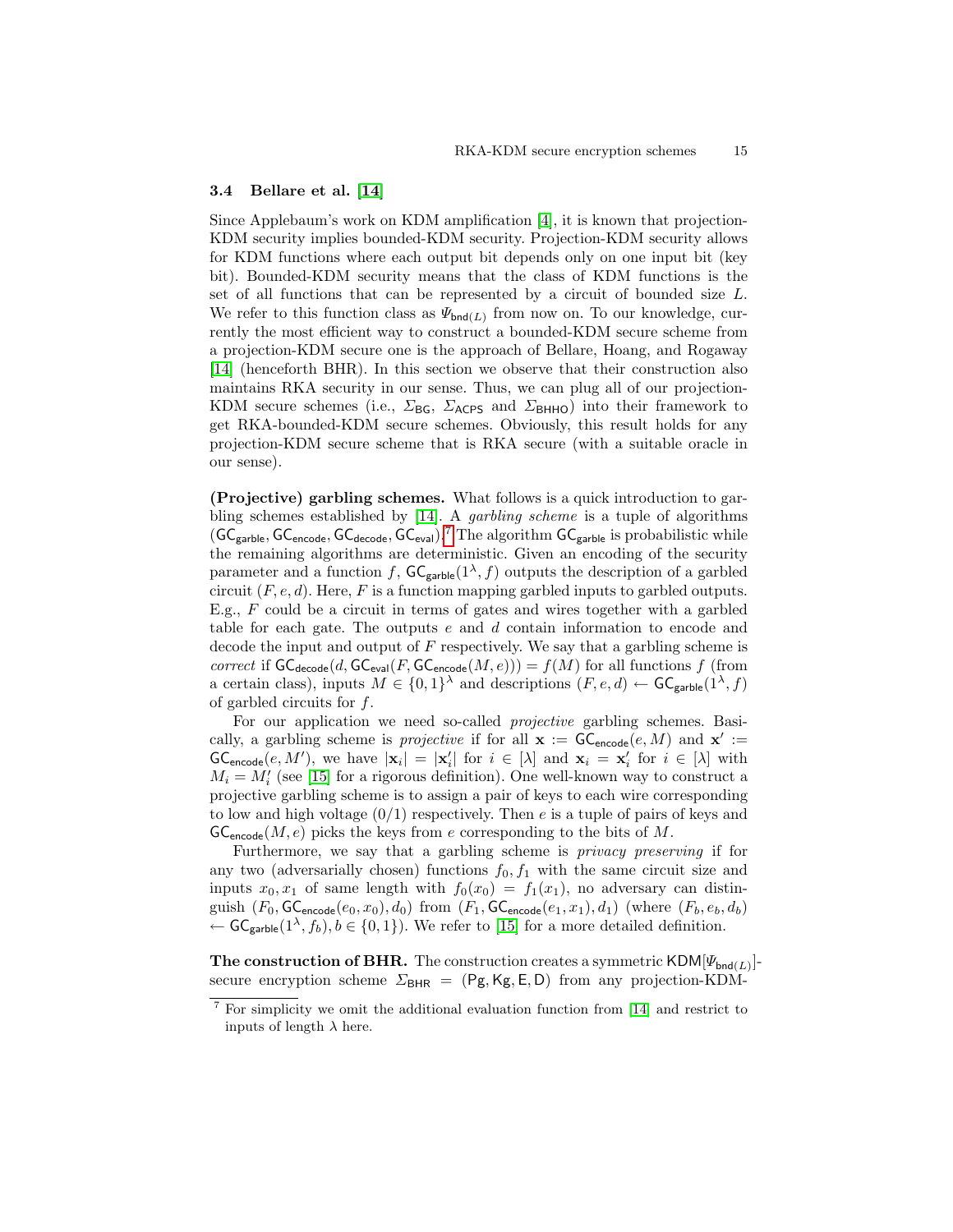secure encryption scheme  $\Sigma' = (\mathsf{Pg}', \mathsf{Kg}', \mathsf{E}', \mathsf{D}')$  and any privacy preserving projective garbling scheme ( $GC_{garble}$ ,  $GC_{encode}$ ,  $GC_{decode}$ ,  $GC_{eval}$ ) as follows.

- $-$  Pg(1<sup> $\lambda$ </sup>) returns Pg'(1<sup> $\lambda$ </sup>).
- Kg( $\pi$ ) returns Kg'( $\pi$ ).
- $E_k(M)$  first generates a garbled circuit for the identity function  $ID_\lambda$  on bitstrings of length  $\lambda: (F, e, d) \leftarrow$   $\mathsf{GC}_{\mathsf{garble}}(1^{\lambda}, \mathsf{ID}_{\lambda})$ . It then encodes the message  $\mathbf{x} := \mathsf{GC}_{\mathsf{encode}}(e, M)$  (w.l.o.g.  $\mathbf{x} \in \{0, 1\}^{\lambda \times \lambda}$ ). Finally, it outputs the ciphertext  $C := (F, d, \mathsf{E}'_k(\mathbf{x}_i)).$
- $D_k((F, d, (c_i)_{i\in[\lambda]}))$  first decrypts the keys for the input wires  $x_i := D'_k(c_i)$ and then evaluates the circuit to compute and output the message  $M :=$  $\mathsf{GC}_{\mathsf{decode}}(d, \mathsf{GC}_{\mathsf{eval}}(F, \mathbf{x})).$

An RKA[ $\Phi$ ] oracle for  $\Sigma_{\text{BHR}}$ . Given an RKA[ $\Phi$ ] oracle  $\mathcal{F}'_{\text{RKA}[\Phi]}$  for  $\Sigma'$ , we can construct an RKA[ $\Phi$ ] oracle  $\mathcal{F}_{\mathsf{RKA}[\Phi]}$  for  $\Sigma_{\mathsf{BHR}}$  (note that we maintain the class of RKA functions). Let  $C = (F, d, (c_i)_{i \in [\lambda]})$  be an honestly generated ciphertext and  $\varphi \in \Phi$  be an RKA function. We define  $\mathcal{F}_{\mathsf{RKA}[\Phi]}(C) := (F, d, (\mathcal{F}_{\mathsf{RKA}[\Phi]}'(\mathbf{c}_i))_{i \in [\lambda]})$ . A straightforward hybrid argument over the  $c_i$ , based on the indistinguishability of  $\mathcal{F}'_{\mathsf{RKA}[\Phi]}$ , shows the indistinguishability of  $\mathcal{F}_{\mathsf{RKA}[\Phi]}(C)$ .

**Theorem 17.** Let  $\Sigma'$  be a RKA-KDM[ $\Phi$ ,  $\Psi$ ]-secure SKE scheme with an indistinguishable RKA $[\Phi]$  oracle  $\mathcal{F}_{\mathsf{RKA}[\Phi]}$ . If  $\Psi$  covers projections, then  $\Sigma_{\mathsf{BHR}}$  is an  $RKA-KDM[\Phi, \Psi_{bnd(L)}]$ -secure SKE for any arbitrary but fixed bound L.

Proof. We only sketch the proof here, which is straightforward and based on a short sequence of games. Our first game is the original  $RKA-KDM[\Phi, \Psi]$  experiment (see [Definition 1\)](#page-4-0). In the next game, we no longer use the secret key itself to answer the RKA part of queries. More concretely, for a given RKA-KDM query  $(\varphi, \psi)$ , we compute  $C \leftarrow \mathsf{E}_k(\psi(k))$  and output  $\mathcal{F}_{\mathsf{RKA}[\Phi]}(\varphi, C)$  instead of directly returning  $\mathsf{E}_{\varphi(k)}(\psi(k))$ . The indistinguishability of this game hop follows directly from the indistinguishability of  $RKA[\Phi]$ . Finally, we can simply follow the strategy from [\[15\]](#page-16-17), Theorem 15, to compute  $C$ . This strategy requires that the garbling scheme used to construct  $\Sigma_{\text{BHR}}$  is privacy preserving and projective.

Acknowledgements. The authors would like to thank Martijn Stam for useful discussions and Rafael Dowsley for kindling our interest in the topic. Furthermore, we would like to thank Viet Tung Hoang for pointing out a more efficient and less complicated way to achieve bounded-KDM security (based on [\[14\]](#page-16-15)) than the one we first decided on (based on [\[6\]](#page-16-5)).

# References

<span id="page-15-0"></span>[1] Pedro Ad˜ao, Gergei Bana, Jonathan Herzog, and Andre Scedrov. Soundness of Formal Encryption in the Presence of Key-Cycles. In ESORICS, pages 374–396, 2005.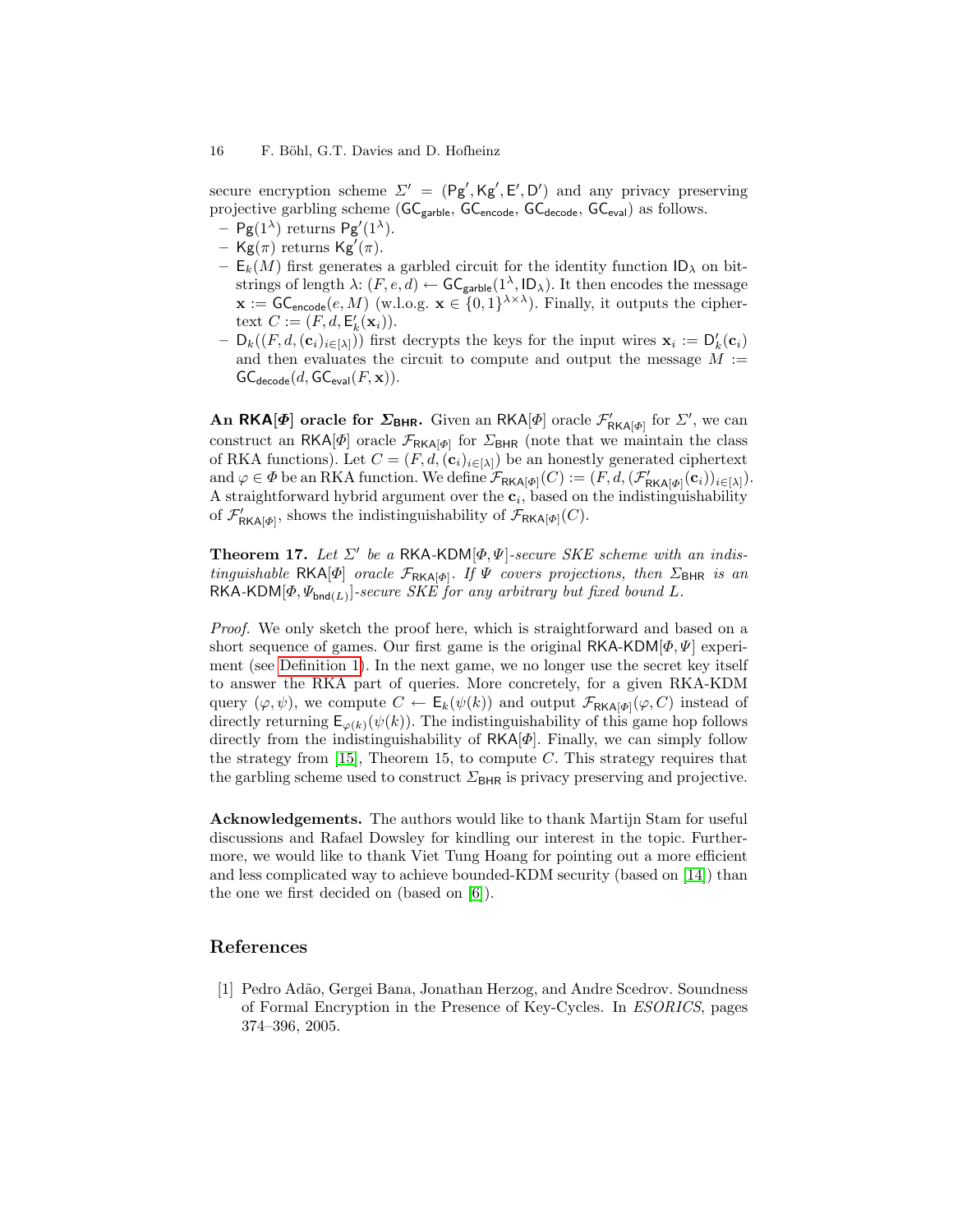- <span id="page-16-16"></span>[2] Adi Akavia, Shafi Goldwasser, and Vinod Vaikuntanathan. Simultaneous Hardcore Bits and Cryptography against Memory Attacks. In TCC, pages 474–495, 2009.
- <span id="page-16-3"></span>[3] Benny Applebaum. Garbling XOR gates "For Free" in the Standard Model. In TCC, pages 162–181, 2013.
- <span id="page-16-8"></span>[4] Benny Applebaum. Key-Dependent Message Security: Generic Amplification and completeness. In EUROCRYPT, pages 527–546, 2011.
- <span id="page-16-4"></span>[5] Benny Applebaum, David Cash, Chris Peikert, and Amit Sahai. Fast Cryptographic Primitives and Circular-Secure Encryption based on Hard Learning Problems. In CRYPTO, pages 595–618, 2009.
- <span id="page-16-5"></span>[6] Boaz Barak, Iftach Haitner, Dennis Hofheinz, and Yuval Ishai. Bounded Key-Dependent Message Security. In EUROCRYPT, pages 423–444, 2010.
- <span id="page-16-0"></span>[7] Mihir Bellare and David Cash. Pseudorandom Functions and Permutations Provably Secure against Related-Key Attacks. In CRYPTO, pages 666–684, 2010.
- <span id="page-16-6"></span>[8] Mihir Bellare and Sriram Keelveedhi. Authenticated and Misuse-Resistant Encryption of Key-Dependent Data. In CRYPTO, pages 610–629, 2011.
- <span id="page-16-9"></span>[9] Mihir Bellare and Tadayoshi Kohno. A Theoretical Treatment of Related-Key Attacks: RKA-PRPs, RKA-PRFs, and Applications. In EUROCRYPT, pages 491–506, 2003.
- <span id="page-16-1"></span>[10] Mihir Bellare, Zvika Brakerski, Moni Naor, Thomas Ristenpart, Gil Segev, Hovav Shacham, and Scott Yilek. Hedged Public-Key Encryption: How to Protect against Bad Randomness. In ASIACRYPT, pages 232–249, 2009.
- <span id="page-16-2"></span>[11] Mihir Bellare, Dennis Hofheinz, and Scott Yilek. Possibility and Impossibility Results for Encryption and Commitment Secure under Selective Opening. In EUROCRYPT, pages 1–35, 2009.
- <span id="page-16-7"></span>[12] Mihir Bellare, David Cash, and Sriram Keelveedhi. Ciphers that Securely Encipher their own Keys. In ACM Conference on Computer and Communications Security, pages 423–432, 2011.
- <span id="page-16-14"></span>[13] Mihir Bellare, David Cash, and Rachel Miller. Cryptography Secure against Related-Key Attacks and Tampering. In ASIACRYPT, pages 486–503, 2011.
- <span id="page-16-15"></span>[14] Mihir Bellare, Viet Tung Hoang, and Phillip Rogaway. Foundations of garbled circuits. In Proceedings of the 2012 ACM conference on Computer and communications security, pages 784–796. ACM, 2012.
- <span id="page-16-17"></span>[15] Mihir Bellare, Viet Tung Hoang, and Phillip Rogaway. Foundations of garbled circuits. Cryptology ePrint Archive, Report 2012/265, 2012. [http:](http://eprint.iacr.org/) [//eprint.iacr.org/](http://eprint.iacr.org/).
- <span id="page-16-10"></span>[16] Eli Biham. New types of Cryptoanalytic Attacks using Related Keys. In EUROCRYPT, pages 398–409, 1993.
- <span id="page-16-11"></span>[17] Eli Biham, Orr Dunkelman, and Nathan Keller. A Related-Key Rectangle Attack on the Full KASUMI. In ASIACRYPT, pages 443–461, 2005.
- <span id="page-16-12"></span>[18] Eli Biham, Orr Dunkelman, and Nathan Keller. Related-Key Impossible Differential Attacks on 8-Round AES-192. In CT-RSA, pages 21–33, 2006.
- <span id="page-16-13"></span>[19] Eli Biham, Orr Dunkelman, and Nathan Keller. A Simple Related-Key Attack on the Full SHACAL-1. In CT-RSA, pages 20–30, 2007.